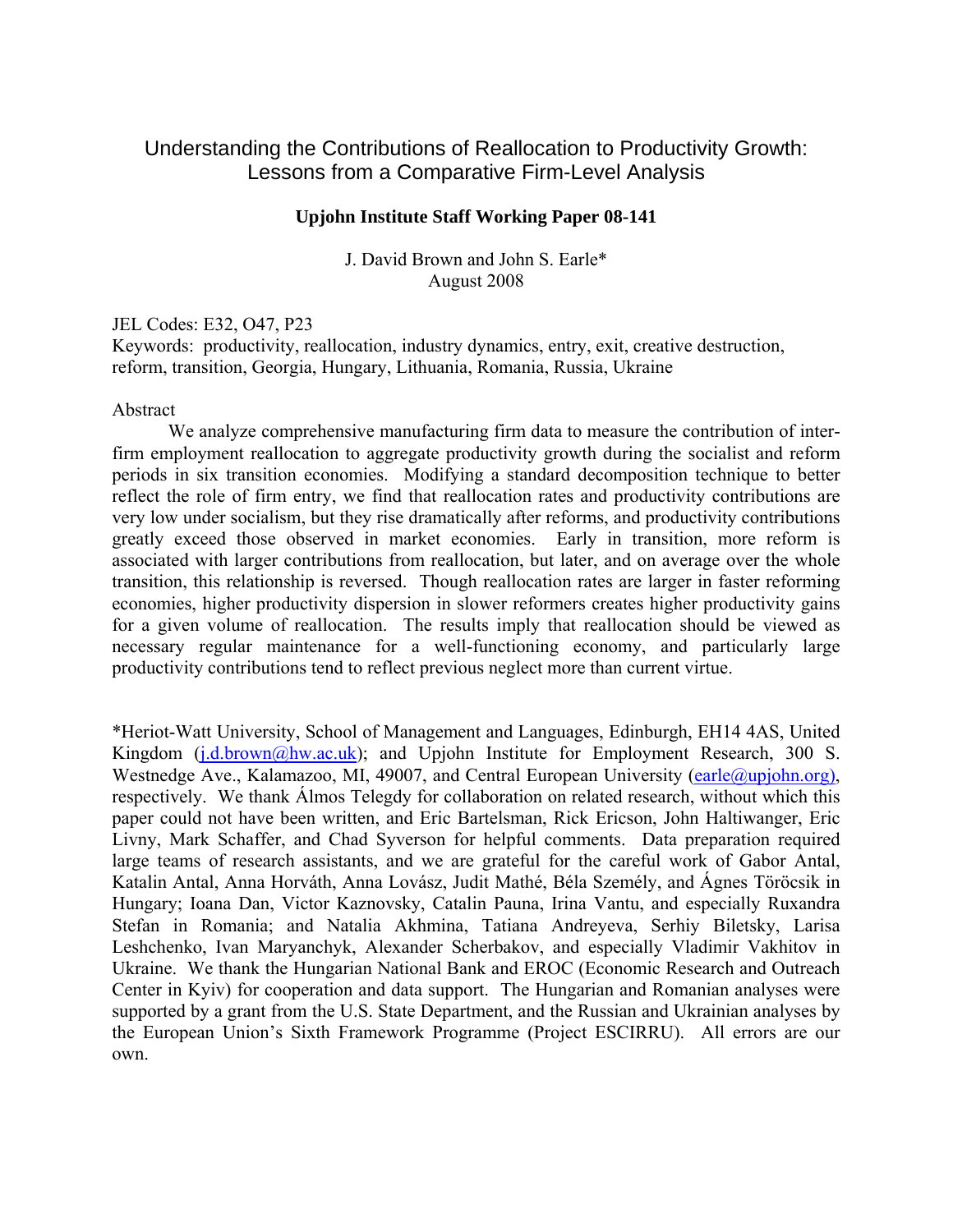#### **1. Introduction**

 $\overline{a}$ 

Basic economics stresses the crucial role of resource allocation in achieving efficiency and implies as a corollary the importance of flexible reallocation in fostering economic growth. Until recently, however, data constraints have prevented empirical research from quantifying the magnitudes and contributions of reallocation. Comprehensive panel data on business units are required, for example, to measure the extent to which aggregate productivity growth is driven by productivity improvements within firms as opposed to resource reallocation from less to more productive firms. Research on these questions is still in its early stages, but some of it has already suggested substantial contributions of reallocation to aggregate productivity growth.<sup>1</sup>

This paper extends research on reallocation and productivity in several ways: data, methods, comparative analysis, and interpretation. We study a set of formerly socialist economies that have been engaged in the transition from central planning for more than a decade, countries that have not received a great deal of attention but that we argue provide particularly interesting cases for investigating reallocation. We assemble comparable annual panel data with long time series on the universe (or near-universe) of manufacturing firms in six of these economies—Georgia, Hungary, Lithuania, Romania, Russia, and Ukraine—and we apply the same data-cleaning and statistical procedures to each of them, in order to obtain genuinely comparable results. Following previous studies of productivity-enhancing reallocation, our measurement approach relies on decompositions of aggregate productivity growth (particularly those of Haltiwanger, 1997, and Foster, Haltiwanger, and Krizan, 2001); we propose a modified method that we argue better reflects the contribution from entry.

Why do some economies achieve more productivity growth via reallocation of resources from lower- to higher-valued uses? Many previous studies maintain, implicitly or explicitly, that higher contributions of reallocation to productivity growth result from better policy and business environments with lower costs of adjustment. While earlier research has usually focused on single economies in a narrow window of time, a logical next step is to use comparable microdata from different economic policy contexts to understand how these factors affect the pace and contributions of reallocation.<sup>2</sup>

Exploiting the cross-country and time series dimensions of our data, we carry out a comparative analysis of reallocation and productivity across an extraordinary variety of policy settings. By all accounts, the socialist economies had poor innovation incentives and selection mechanisms, suggesting much weaker processes of creative destruction under central planning than in well-functioning market economies. The collapse of Communist rule and subsequent liberalization (in the early to mid-1990s) opened up opportunities for rapid restructuring to

<sup>&</sup>lt;sup>1</sup> See, for instance, Baily, Hulten, and Campbell (1992) and Foster, Haltiwanger, and Krizan (2001) for the U.S.; Griliches and Regev (1995) for Israel; Liu and Tybout (1996) for Chile and Columbia; Aw, Chen, and Roberts (2001) for Taiwan; Disney, Haskel, and Heden (2003) for the UK; and Bartelsman, Haltiwanger, and Scarpetta (2004) and Brown and Earle (2002, 2006) for a few transition economies.<br><sup>2</sup> Developing such data for multiple countries is even much more difficult than for a single economy. Moreover,

variations in data (collection methods, coverage, frequency, and definitions), in cleaning procedures (particularly the construction of longitudinal links), and in decomposition methodologies can make comparisons difficult if not impossible. But our data are quite similar and we apply consistent methods of data preparation and analysis to the six countries. Bartelsman, Haltiwanger, and Scarpetta (2004) study the results produced by other researchers using a common program for several countries in the early to mid-1990s. Aw, Chung, and Roberts (2003) compare productivity and turnover patterns in Taiwan and Korea in the 1980s, but they do not measure the productivity growth attributable to reallocation. Pavcnik (2002) and Eslava, et al. (2004) are before- and-after studies of the effects of reforms in single countries (Chile and Colombia, respectively).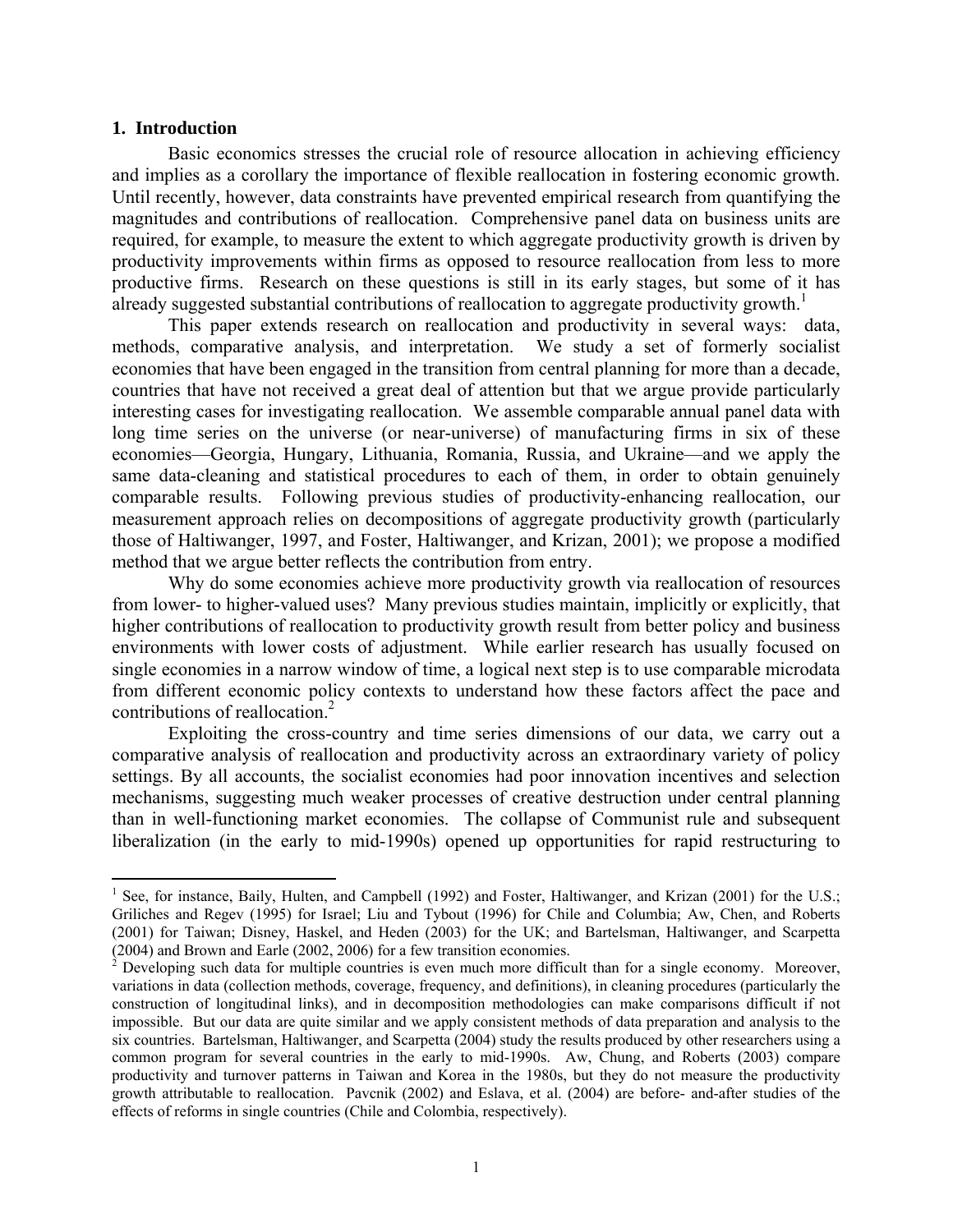address the accumulated patterns of misallocation. The six economies we study adopted different speeds of policy reforms and therefore may exhibit different responses in this early transition period as well as in the later transition, when the economies stabilized and growth resumed (particularly after 2000). Our data enable comparisons of the pace and productivity contributions of reallocation across these varied settings, as well as with the findings for other economies that are available from previous research. To help account for the variation in the size of productivity contributions, we propose and implement a method to decompose the differences into three components: the dispersion of productivity, the pace of reallocation, and the correlation between reallocation and relative productivity across firms.

We find that the reallocation rates and contributions to aggregate productivity growth are quite different in our data from the results that have been reported for other countries. They are different during the central planning years in that both the pace and contributions of reallocation in the economies we study are much lower than elsewhere. They are different after economic liberalization in that the contributions of reallocation to productivity growth become much higher than elsewhere. The pace of reallocation also rises quickly after reforms, but only to the levels of developed market economies (except for Hungary in the early 1990s and Georgia in the early 2000s, when it is much higher); in general, therefore, transition economies achieve larger productivity gains for roughly the same reallocation rates. Despite this anomaly, the results demonstrate both the small role of reallocation under central planning and the very effective creative destruction unleashed by economic liberalization. In this sense, our analysis strongly supports the conclusions of previous research on the productivity contributions of reallocation.

However, the magnitudes of these contributions differ considerably across the six economies we study. In Hungary, generally considered the fastest reformer among the six in our sample (and among the fastest of all transition economies), the reallocation contribution rises earlier than elsewhere and it reaches levels much higher than comparable figures for Western economies, but then it peaks quickly and declines to close to zero. Lagging reformers realize significant reallocation contributions more slowly, but when the contributions emerge they become still much higher than in Hungary or the West, and they persist through recent data. Contrary to conventional wisdom, the rank order across countries in the size of contributions of reallocation to productivity growth in recent periods as well as over the whole transition is inversely correlated with reform speed.

Our decomposition of the cross-country and over-time differences sheds light on these patterns. Reallocation led to no productivity growth in the centrally planned economies not only because so little reallocation occurred, but also because of a very low correlation between reallocation and relative productivity at the firm level, particularly in Soviet Russia: the direction of resource reallocation had little relationship with relative productivities. The rise in productivity-enhancing reallocation during the transition is proportionately greater than the rise in the pace of reallocation because of simultaneous rises in the dispersion of productivity and the correlation between reallocation and relative productivity.

Comparing across countries, we show that the increase in productivity dispersion was larger in the slower reforming economies, a result we interpret as reflecting less cleansing of low productivity firms in the early transition period. Meanwhile, the faster reformers have had much better within-firm productivity growth, facilitated by the weeding out of worse performers, the encouragement of experimentation from new entrants, and the enhanced competitive pressure on surviving incumbents. The two main components of productivity growth—within-firm and reallocation—thus tend to be negatively correlated in a cross-section of countries.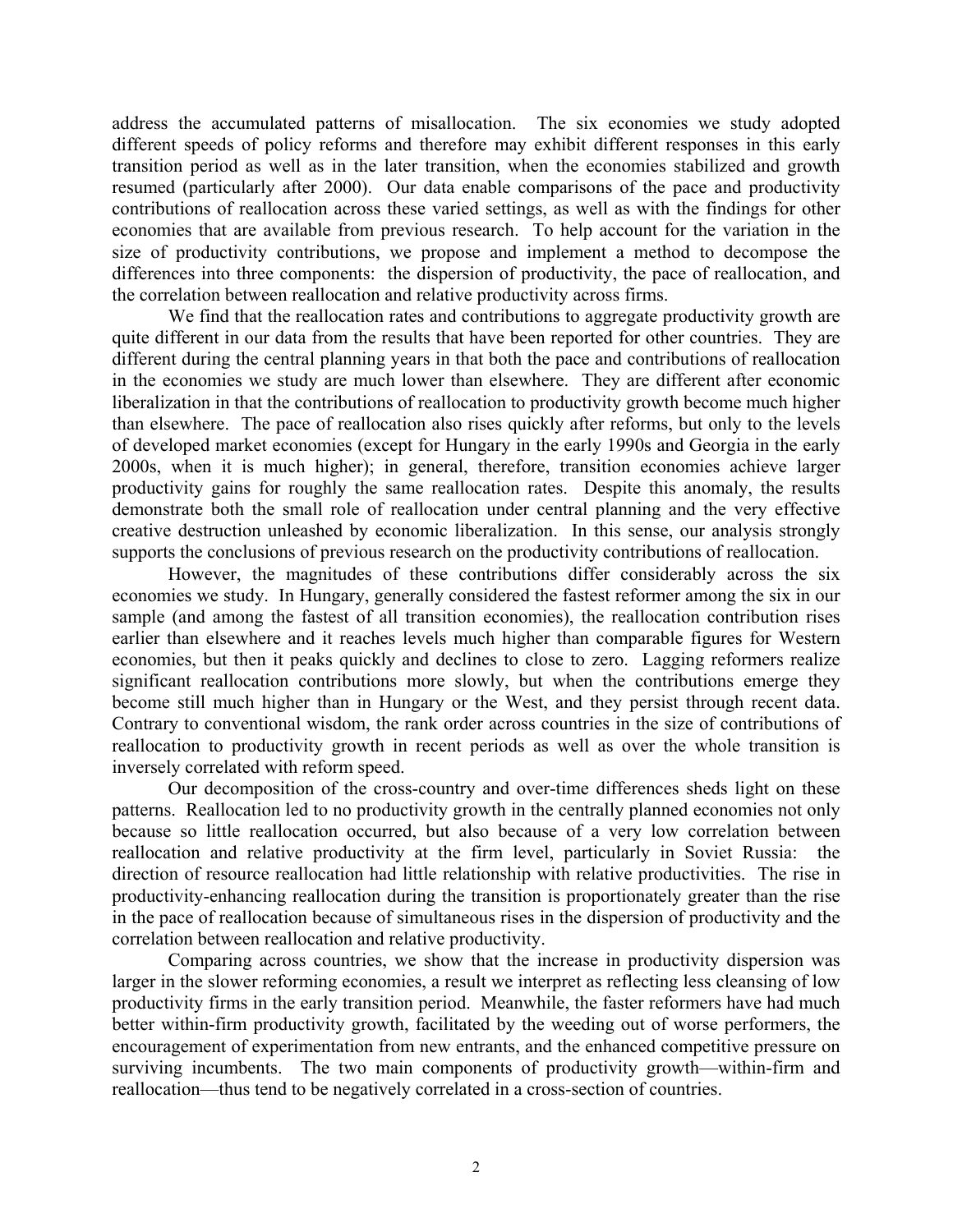Somewhat paradoxically, therefore, we find that reallocation matters most when it appears to matter least, in terms of direct productivity contributions. Fast reformers experience an initial boost of productivity growth due to reallocation just after liberalization, but within a few years the contribution is negligible. Slow reformers permit the productivity distribution to widen so much that reallocation contributions become large later on. These findings support a more nuanced view of the role of reallocation in which indirect effects of market pressures may be more important than the direct contributions of reallocation to productivity growth.

While these results may be surprising to some observers, we argue that they can be interpreted using standard models of industry dynamics. To take one example, costs of entry in these models have implications for firm turnover rates and the productivity cut-off level for exiting firms. Lower entry costs imply lower productivity levels of entrants relative to incumbents and higher productivity levels of exiting firms. Thus, if entry costs are negatively associated with the quality of the business and policy environment, then a better environment may produce smaller direct contributions of reallocation to aggregate productivity growth. The initial burst of high contributions in fast reforming economies reflects the accumulated misallocations of socialism, and the subsequent decline in contributions reflects an improved, not a worsened business environment. The later but still larger contributions in the slower reformers result from a widening of productivity gaps that reflect the accumulation of missed opportunities for reallocation, thus representing past neglect more than current virtue.

The rest of the paper proceeds with a brief discussion of relevant models of industry dynamics, central planning, and the different economic reform programs adopted in the six countries in Section 2. Section 3 discusses the data and methods for measuring productivity and decomposing productivity growth. Section 4 contains the results of our measurement of the magnitude of reallocation and its contribution to productivity growth. We also analyze the extent to which differences in the contribution of reallocation to productivity growth across time and countries are associated with the underlying factors of reallocation volume, productivity dispersion, and correlation between reallocation and productivity differentials. Section 5 contains a brief conclusion.

#### **2. Conceptual Framework**

Our approach to analyzing reallocation and productivity is motivated by standard theories of industry dynamics with heterogeneous firms (e.g., Jovanovic, 1982; Hopenhayn, 1992; Hopenhayn and Rogerson, 1993; Ericson and Pakes, 1995). The key elements in these theories are costs of adjustment (entry, exit, investment, and factor changes), as well as uncertainty about the future evolution of productivity. A basic result from the theories is that firm turnover and reallocation occur even in stationary equilibrium. Of course, the data we are examining can hardly be considered as drawn from equilibrium environments, but the theories are nonetheless useful for understanding the association between productivity differences and firm dynamics and therefore reallocation-enhancing productivity.

Combining the models into a single framework for simplicity, let us assume that profitmaximizing firms in a competitive industry have heterogeneous productivity given by  $q = q(k, l;$ *φ*, *α*), where *q* is a homogeneous output, *k* is capital services, *l* is labor services, *φ* is an idiosyncratic disturbance, and  $\alpha$  is an adjustment cost for changes in factor utilization. In the Jovanovic (1982) model, *φ* represents a signal of true productivity, about which firms gradually learn, while in Hopenhayn (1992), *φ* is a firm-specific shock with the distribution function  $F(\varphi_{t+1}|\varphi_t)$  strictly decreasing in  $\varphi_t$ , so that future productivity tends to be increasing in current productivity. Entering firms pay sunk cost  $C_e$  and receive an initial productivity draw from  $G(\varphi)$ .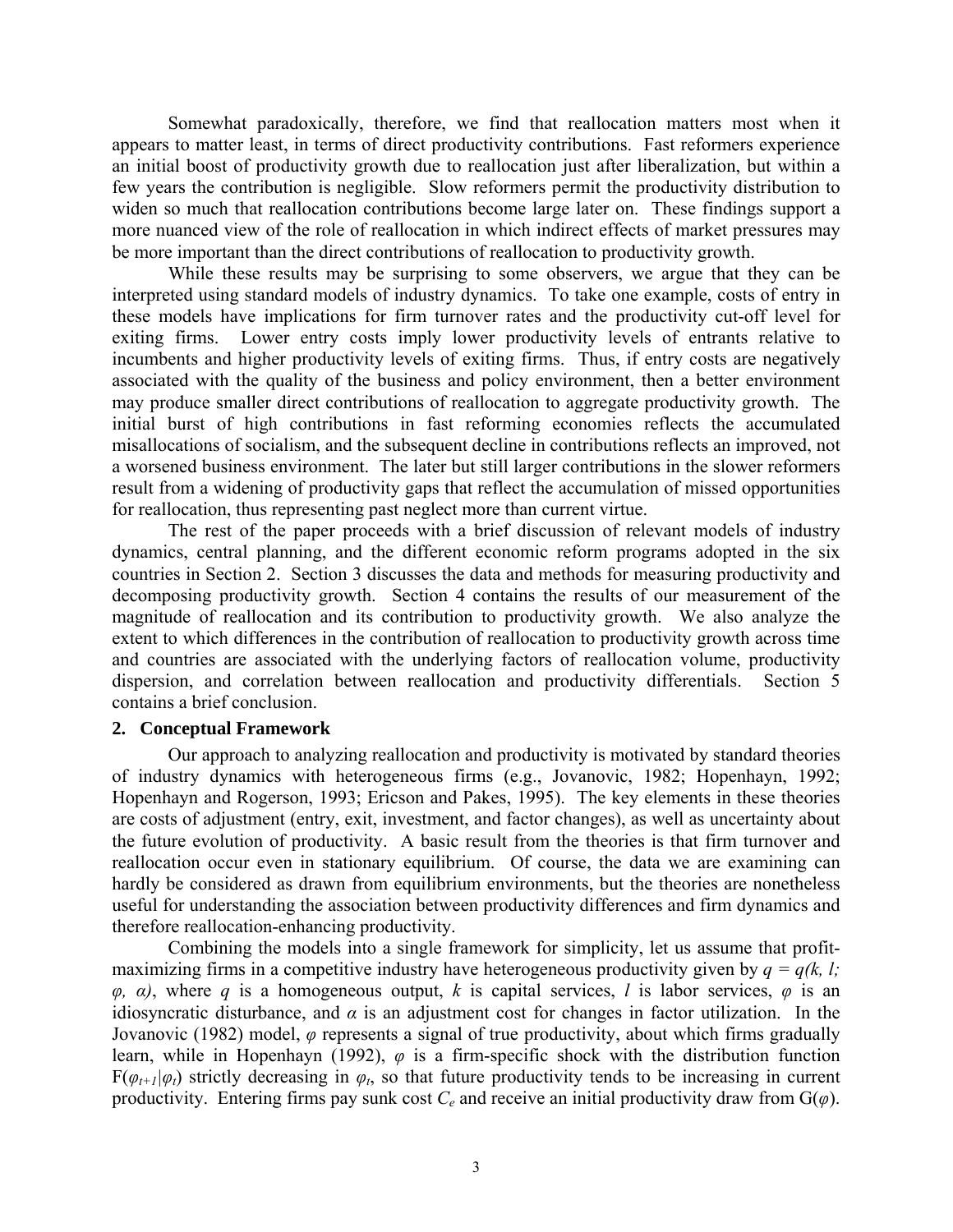Incumbents may choose to exit, paying  $C_x$ , which includes transaction costs of shutdown (e.g., bankruptcy proceedings) and benefits in the form of savings on fixed operating costs and realizations of scrap values for capital and outside opportunities of other factors. With the addition of an investment possibility, as in Ericson and Pakes (1995), a firm may try to improve its productivity by incurring cost  $C_I$  to obtain a new distribution of productivity outcomes  $F'$  that stochastically dominates F. Finally, changes in factors Δ*k* and Δ*l* incur an adjustment cost *α*(Δ*k*,  $\Delta l$ ), which reduces current period output (Hopenhayn and Rogerson, 1993).<sup>3</sup>

These assumptions yield predictions for relative productivity levels: both entrants and exiting firms should have lower average productivity than survivors. They also have implications for the pace of reallocation among continuing firms and through firm turnover (entry and exit), for the cutoff level of productivity for firms to continue operating,  $\varphi^*$ , and for the effects of changes in costs on reallocation and productivity differentials. Increases in *Ce* and  $C_x$  tend to reduce entry, exit,  $\varphi^*$ , and the mean  $\varphi$  of surviving firms. An increase in  $C_I$  reduces productivity growth and reallocation, as firms are less likely to undertake investments that raise in expected productivity and growth relative to noninvestors. An increase in  $\alpha$  raises exit but reduces reallocation and productivity of survivors. Increases in the noisiness of productivity signals, expanding the variance of F, raise the value of staying in the market and reduce  $\varphi^*$ , exit, and the mean  $\varphi$  of surviving firms.

While the theoretical models contain a number of unrealistic assumptions—profit maximization, perfect competition, and homogeneous output, in addition to stationary equilibrium—we can use their basic insights to inform our analysis of the contributions of reallocation to productivity growth. Because lower  $C_e$  tends to reduce the relative productivity of entrants, it decreases the contribution of entry. Lower  $C_x$  (higher fixed cost of operating) raises  $\varphi^*$  and the relative productivity of exiting firms and therefore tends to decrease the contribution of exit. Lower *α* makes factor adjustments cheaper, implying that firms are likely to engage in more frequent but smaller changes that each result in a smaller productivity gain, thus a lower contribution to aggregate productivity growth. Lower *CI* extends downward the upper tail of the firm distribution that invest and grow, resulting in an average lower productivity in the growing segment and a lower contribution of between firm reallocation. Lower uncertainty reinforces each of these relationships as it makes firms less reluctant to incur the corresponding sunk costs (of entry, exit, investment, or factor changes), because the adjustment is less likely to be reversed and is therefore more likely to take place.

These insights can be usefully applied in the empirical settings we are studying. Concerning the socialist period, most business decisions were tightly regulated if not directly controlled.<sup>4</sup> Enterprises had strong incentives to meet output targets but little incentive to contain costs or innovate. There was no effective competition from other domestic producers or from imports. Worker mobility was restricted, the enterprise-level wage bill was tightly controlled, and layoffs were difficult and rare.<sup>5</sup> Effectively, all the adjustment costs would be extremely high, with  $C_e$  and  $C_x$  both close to infinite from the firm's point of view.

1

 $3$  The precise form of these adjustment costs (convex, linear, lumpy) is not the essential issue here, but see the discussion of cost structure in Hamermesh and Pfann (1996).

<sup>&</sup>lt;sup>4</sup> See Kornai (1992) and Gregory and Stuart (1997) for comprehensive overviews of the socialist system and early reforms. The term "centrally planned" is a standard label, but it is a partial misnomer. Planning generally involved aggregates at the industry ("branch") level, and most economic decisions at the firm level were not dictated from above but by bargaining between the firm and its supervising branch ministry.

<sup>&</sup>lt;sup>5</sup> For a discussion of labor allocation in the Soviet Union, see Granick (1987). Gregory and Collier (1988) discuss Soviet unemployment, which, like layoffs, appears to have been very low, but not zero.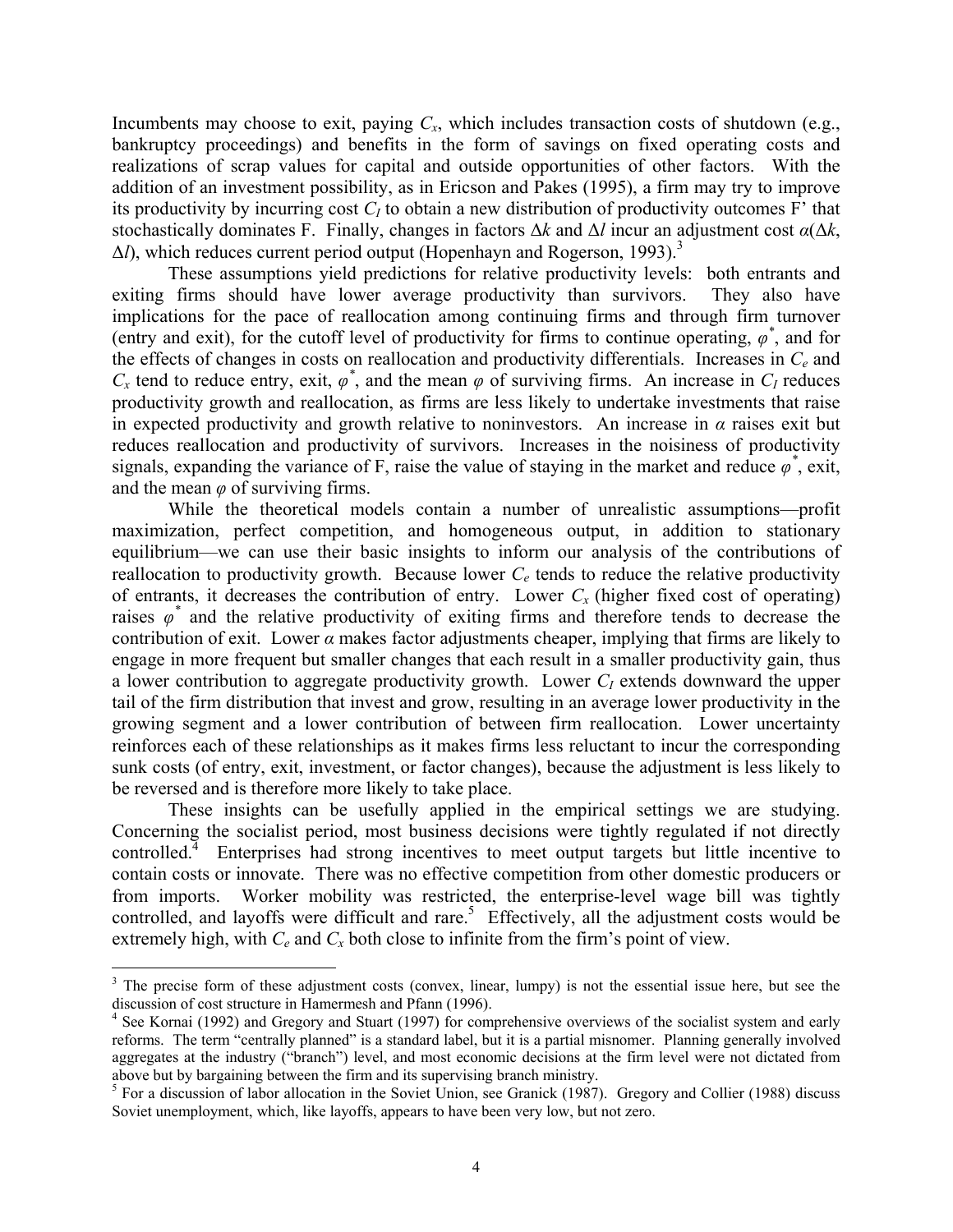Conceivably, omnipotent and omniscient planners might have tried to allocate resources to fulfill the plan's output and efficiency goals. But planning and implementation could also be influenced by political objectives, among them rapid industrialization and large, prestigious projects. Moreover, even the most efficiency-minded planners faced difficulties controlling all the enterprises in the economy. The greatest obstacle was posed by a lack of reliable information, which arose from inherent features of the system: fixed prices, ratchet effects, and other incentives that discouraged innovation and information revelation about productive capacities. Thus, while it seems unlikely that the planners would have been very successful in resource allocation and reallocation, how the system actually performed is an empirical question—a very interesting one that we can address with our data.

The question is still more interesting in light of the variation in partial reforms adopted in the late socialist period. In Romania, no liberalization occurred until the Ceaucescus were overthrown at the end of 1989. By contrast, Hungary experienced a partial, gradual relaxation of the planning regime for the previous two decades under the rubric of "goulash communism," and decentralization of many economic decisions to the enterprise level accelerated from the mid-1980s. Effectively, these reforms would have reduced costs of entry, exit, investment, and factor adjustment. The Soviet Union began *perestroika* reforms in late 1988, although these were much more tentative than the earlier ones in Hungary. Our data permit some analysis of the effects of these differences, particularly involving Hungary and Soviet Russia, on the pace of reallocation and its consequences for productivity growth.

The adoption of wide-ranging reforms during the transition period (from about 1990) led to reductions in all types of adjustment costs, and the factors affecting reallocation and productivity begin to resemble those in market economies. Liberalization of prices, entry, exit, imports, and employment together with privatization may increase incentives for productive reallocation through improved corporate governance and competition. Nevertheless, the size of adjustment costs is a function of factors such as the macroeconomic and business environment, and observers have frequently suggested that, despite rapid liberalization, continued government intervention during the transition may stifle reallocation. Direct subsidization and other forms of support for weak and failing enterprises (soft budget constraints) may reduce fixed operating costs and impede exit, while discriminatory taxes, bureaucratic interference, poor contract enforcement, and uncertain property rights protection may raise entry and investment costs, thus hindering entrepreneurship and growth of more successful firms (e.g., Frye and Shleifer, 1997; Åslund, Boone, and Johnson, 1996). The transition economies could be subject to "sclerosis" (Caballero and Hammour, 1996), in which less productive matches fail to dissolve due to market imperfections and government policies, while the creation of more productive matches of resources and enterprises is impeded.

The six countries we study in this paper cover the spectrum of transition policy strategies, at least as conventionally measured in evaluations of "progress" in reform and transition by international organizations such as the European Bank for Reconstruction and Development (EBRD) and the World Bank. The World Bank's (1996) four-group classification of 26 transition economies, for example, puts Hungary in the first group of leading reformers, Lithuania and Romania in the second group, Georgia and Russia in the third, and Ukraine in the fourth. Similarly, the EBRD's annual indicators of "progress in transition" invariably place Hungary at or close to the top of all transition economies; its average score across the price liberalization, foreign exchange and trade liberalization, small-scale privatization, large-scale privatization, enterprise reform, competition policy, banking sector reform, and non-banking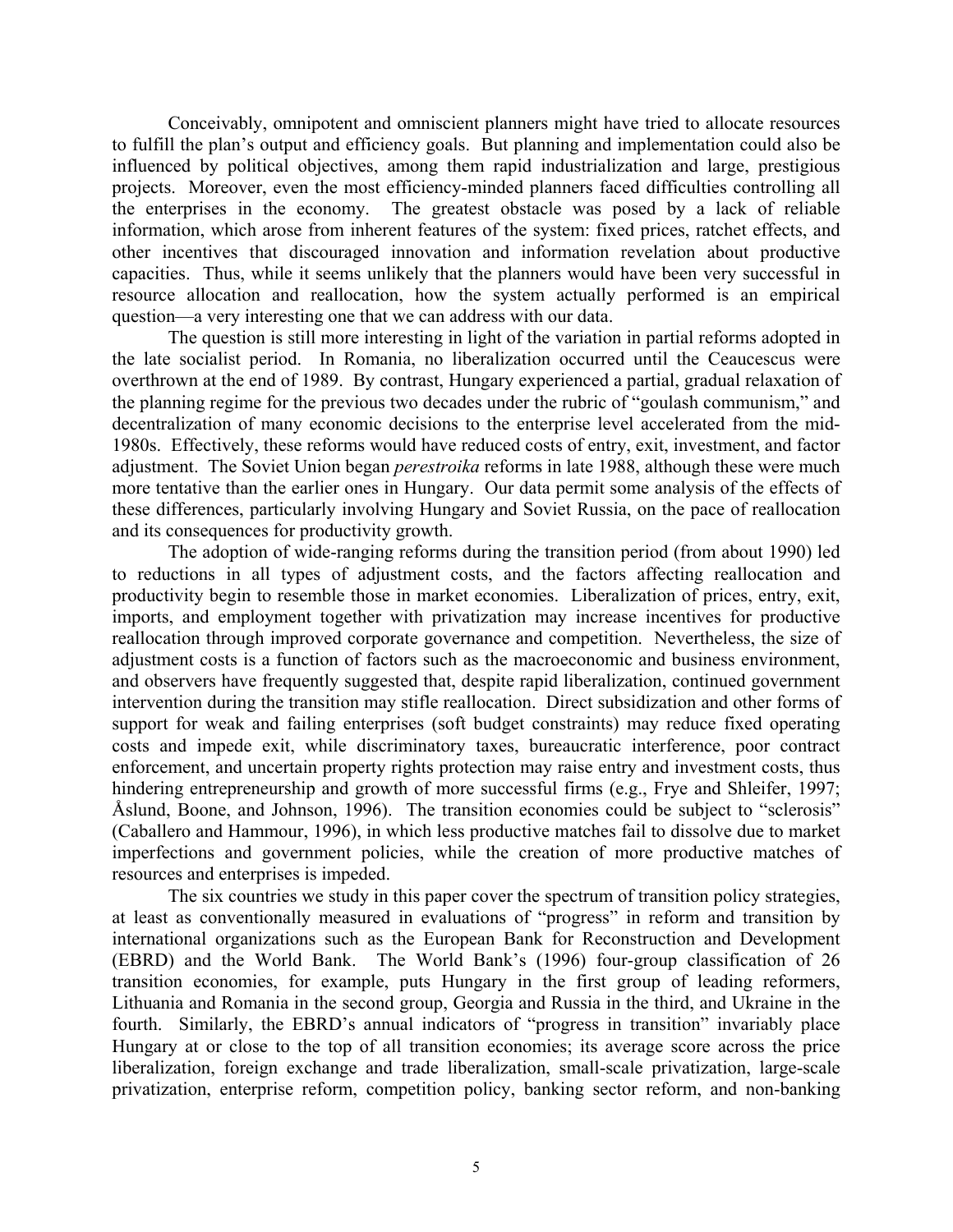sector financial institutions indicators has been the highest or close to it among all transition economies since 1994. The other countries started their major reforms later, implemented them more gradually, and have still not bridged the gap with Hungary. Georgia and Ukraine started most slowly, but they rapidly converged with Romania and Russia in the late 1990s.<sup>6</sup>

Regardless of the exact figures, which are certainly subject to measurement errors and disputes, the clear policy differences in the six countries suggest an interesting set of comparative hypotheses. During the socialist period, Hungary's partial reforms may have stimulated a somewhat faster paced and more effective productivity-enhancing reallocation compared to Soviet Russia. During the transition, if more effective reforms stimulate productivity-enhancing reallocation, then Hungary's ambitious policy should be reflected in the fastest increase in the contribution of reallocation to productivity growth.<sup>7</sup> Although productive reallocation may be slowest to emerge in Georgia, Russia, and Ukraine, it should converge with that in Romania and Lithuania by the early 2000s. On the other hand, an alternative possibility suggested by the models of industry dynamics is that a reduction in adjustment costs may lead, at least over some range, to reduced contributions of reallocation to productivity growth. Lower costs of entry, for instance, will tend to lower the average productivity of entrants and raise the average of exiting firms relative to survivors, reducing the contributions to firm turnover. And lower costs of factor adjustment may lead to quicker responses that prevent large productivity gaps from developing. More generally, low adjustment costs may lead to low productivity dispersion, leaving little scope for reallocation to contribute to productivity growth. On the other hand, following liberalization, there may be an initial burst of productivity-enhancing reallocation, followed by a later period with relatively small direct contributions. Our empirical analysis provides evidence on these hypotheses.

#### **3. Data and Basic Methods**

<u>.</u>

#### **3.1 Sources, Samples, and Variables**

The paper uses annual census-type data for manufacturing firms in each of the six countries. Though the data sources and variables are similar, we have taken steps to make them sufficiently comparable to justify cross-country comparisons.

The basic sources for the Hungarian and Romanian data are balance sheets and income statements associated with tax reporting: to the National Tax Authority in Hungary and the Ministry of Finance in Romania. All legal entities engaged in double-sided bookkeeping report, with the exception of Hungary before 1992—when only a sample consisting of all firms with at least 20 employees and some smaller firms is available. The Romanian data are supplemented by the National Institute for Statistics' enterprise registry and the State Ownership Fund's portfolio and transactions data. The Hungarian data are annual from 1986 to 2005, and the Romanian data from 1992 to 2006. The sum of employment across all firms in the database is similar to the statistical yearbook number in both countries.

The other four countries are former Soviet Republics. Their data come from their national statistical offices, the descendants of the former State Statistical Committee

<sup>&</sup>lt;sup>6</sup> Success in macroeconomic stabilization followed a similar pattern, with Hungary experiencing the smallest cumulative output decline before recovering (15 percent), followed by Romania (21 percent), Russia (40 percent), Lithuania (44 percent), Ukraine (59 percent), and Georgia (78 percent). Hungary never experienced annual inflation over 35 percent, while the other countries' inflation rates exceeded 100 percent in some years, and Georgia, Russia, and Ukraine's rates did not fall below that level until 1996 (World Bank, 2002).

 $<sup>7</sup>$  Bartelsman, Haltiwanger, and Scarpetta (2004) suggest that the reallocation contribution to productivity growth is</sup> larger in transition countries implementing more institutional reform.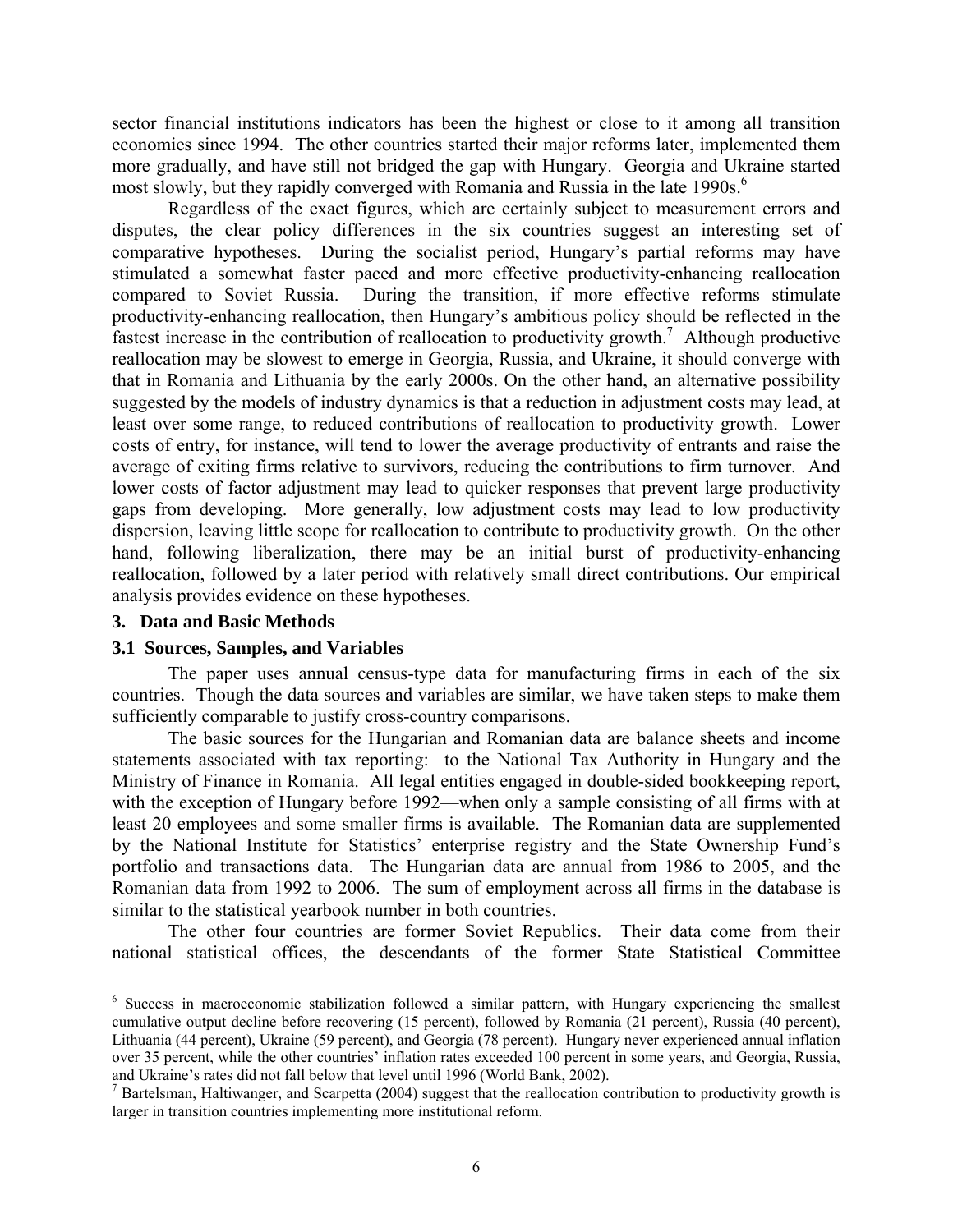(*Goskomstat*), and therefore tend to be quite similar to one another. The Georgian and Lithuanian data cover most firms outside the budgetary and financial sectors in 1995-2005 (Lithuania) or 2000-2004 (Georgia). The Georgian and Lithuanian databases include roughly three-fourths of total manufacturing employment reported in the yearbooks. We also use data from the 1989 Soviet industrial registry to get a measure of pre-transition productivity dispersion in the two republics. Unfortunately, we are unable to link these data with the later years, since our more recent data do not contain firm names or locations.

The main sources in Russia and Ukraine are industrial enterprise registries from their national statistical offices, supplemented by balance sheet data.<sup>8</sup> The data span 1985-2004 for Russia, and 1989 and 1992-2006 for Ukraine. The Russian registries are supposed to include all industrial firms with over 100 employees as well as those that are more than 25 percent owned by the state and/or legal entities that are themselves included in the registry. In practice, it appears that once firms enter the registries, they continue to report even if these conditions no longer hold. The Russian data can therefore be taken as corresponding primarily to the "old" firm sector (and their successors) inherited from the Soviet period. The 1992-1996 Ukrainian registries contain all industrial firms producing at least one unit of output, where a unit is defined differently depending on the product. All legal entities outside the budgetary and financial sectors are included in the 1997-2006 registries. The pre-1992 Russian and 1989 Ukrainian data do not include firms in the military-industrial complex. The Ukrainian coverage is fairly complete except in 1989 (69 percent of employment). The Russian data cover nearly all activity through 1994; then the coverage declines to about 75 percent in more recent years as the de novo sector has grown.

Some truncation was necessary to make the samples comparable across countries. The data in all countries are limited to manufacturing (NACE 15-36). We exclude the tobacco industry (NACE 16) due to insufficient observations in four of the six countries and the recycling industry (NACE 37) because of noncomparability with the classification system used until recently in Russia and Ukraine. We also remove observations on variables showing highly volatile fluctuations according to any of the following criteria: increase/decline by a factor greater than 5 in one year then decline/increase by a factor greater than 5 in the next year, change by a factor greater than 10 in the year after entry, or change by a factor of 10 in the final year of observation.<sup>9</sup>

Following the previous literature on productivity growth decompositions, we analyze reallocation and productivity within industries, avoiding problems of comparisons across industries with very different technologies. Ideally one would prefer to use industries disaggregated to the level of product markets, so as to compare firms only to their competitors. On the other hand, since the productivity decompositions rely on deviations from the industry average, it is important to have sufficient numbers of firms in each sector to ensure reliable estimates. We have compromised by dividing manufacturing into 19 sectors, which are 2-digit NACE industries (except that 23 and 24 are combined, as are 30 and 32).

 $\overline{a}$ 

<sup>&</sup>lt;sup>8</sup> The units of observation in these data are firms, except for multi-plant entities where individual plants are listed as "subsidiaries" (*dochernye predpriyatiya* or "daughter companies") in the Russian registries. Apparently most but not all cases of multiple plants are treated individually in Russia: the 1993 registry contains a variable indicating the number of plants, which equals 1 in 99.91 percent of the 18,121 nonmissing cases. To avoid double-counting, we have dropped the consolidated records of entities with subsidiaries from the analysis.

<sup>&</sup>lt;sup>9</sup> Outliers defined on the basis of labor and output are excluded from labor productivity calculations and those defined on the basis of capital as well are excluded from multifactor productivity exercises. Excluded observations constitute about 1 percent of the labor productivity sample and about 2 percent of the MFP sample.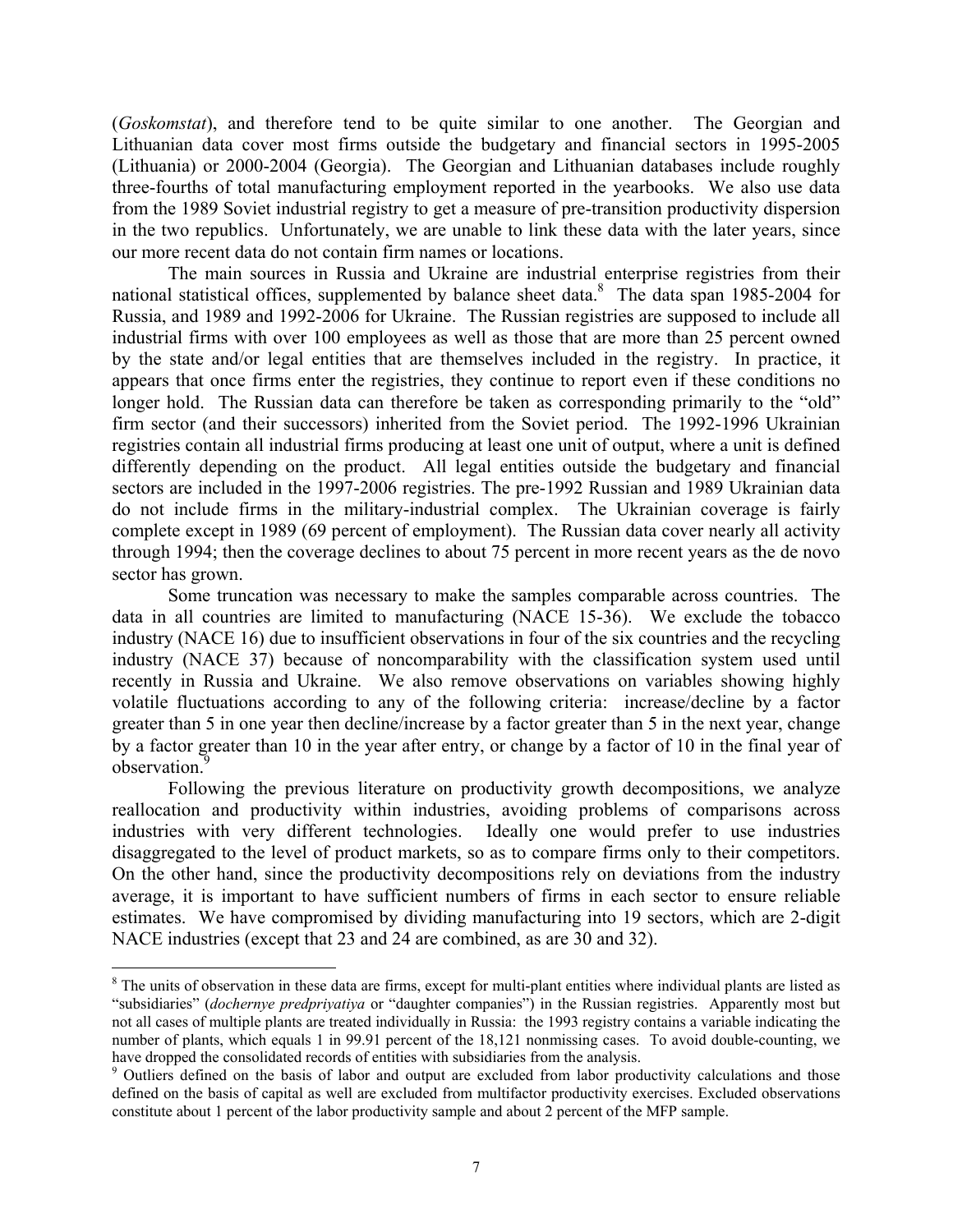These data have been extensively cleaned to remove inconsistencies and to improve missing longitudinal linkages due to change of firm identifier from one year to the next (associated with reorganizations and changes of legal form, for instance). The inconsistencies were evaluated using information from multiple sources (including not only separate data providers, but also previous year information available in Romanian balance sheets and Russian and Ukrainian registries). The longitudinal linkages were improved using all available information, including industry, region, size, multiple sources for the same financial variables, and some exact linking variables (e.g., firm names and addresses in all countries except Georgia, Hungary, and Lithuania, where this information was not available) to match firms that exited the data in a given year with those that entered in the following year. For Hungary we also used a database with direct information on longitudinal linkages: if a firm changed its identification number for some reason (and it appeared in the data as a new entry or an exit), the database indicated whether it had a predecessor or successor and, if so, that firm's identification number.

To eliminate spurious exit and entry, we eliminated employment changes associated with disappearances followed by reappearances, as well as firm-years with more than 1,000 employees in the year of entry or exit. In Russia and Ukraine we also excluded firms in regions that are completely missing in the data in one of the two adjacent years, and those in industries with implausibly high entry or exit rates in that year (suggesting a change in sample coverage). <sup>10</sup> Entry and exit associated with firms that were members of Soviet-era production associations or that belong to multi-establishment firms were also excluded in Russia.<sup>11</sup>

Summary statistics and definitions for employment, output, and capital stock are reported for the first and last years in each country's data in Table 1. Average employment significantly declines everywhere except Georgia.<sup>12</sup> The particularly sharp declines in Hungary, Romania, and Ukraine can be explained by high rates of small firm entry after liberalization.<sup>13</sup>

## **3.2 Productivity Measures and Decompositions**

 $\overline{a}$ 

We compute two types of firm-level productivity measures: labor productivity (LP) is calculated as the log of gross output or sales divided by number of employees, and multifactor productivity (MFP) is the residual from an industry-specific Cobb-Douglas production function of gross output (or sales) in capital and labor (using 19 manufacturing sectors). Both of these measures have been used in previous studies of reallocation-enhancing productivity. Because they do not distinguish firm-level quantity and price variation, which are unavailable in the data, they also conflate technical efficiency and firm-specific price variation, thus representing revenue productivity.<sup>14</sup> For our purposes, this is not necessarily a disadvantage, particularly if

<sup>&</sup>lt;sup>10</sup> The size-related exclusions amount to no more than 0.3 percent of the sample in any country. The changes in industry and regional coverage result in the exclusion of about 2 percent of observations in Russia and Ukraine.

<sup>&</sup>lt;sup>11</sup> The reason for excluding production association entry and exit during the Soviet period and multi-establishment firm entry and exit during the transition period is that many of these firms report inconsistently in the data. In one year a consolidated entity may appear, in the next each of the establishments may report separately, or vice versa. These exclusion rules result in a conservative bias. Of course some production associations may be starting new establishments or closing others down, and there may be some true entry and exit in industries with implausibly high rates and in regions that enter and exit the dataset.

<sup>&</sup>lt;sup>12</sup> The Georgian data start only in 2000, and therefore do not exhibit a sharp decline. Georgia's average manufacturing employment in 1989 is 302.

<sup>&</sup>lt;sup>13</sup> Average employment and output decline among old firms (enterprises inherited from the socialist system) samples as well, but the Hungarian, Romanian, and Ukrainian declines are much smaller than in the full samples.

 $a<sup>14</sup>$  See Eslava et al. (2004) and Foster, Haltiwanger, and Syverson (2008) for analyses of firm-specific revenue and physical productivity.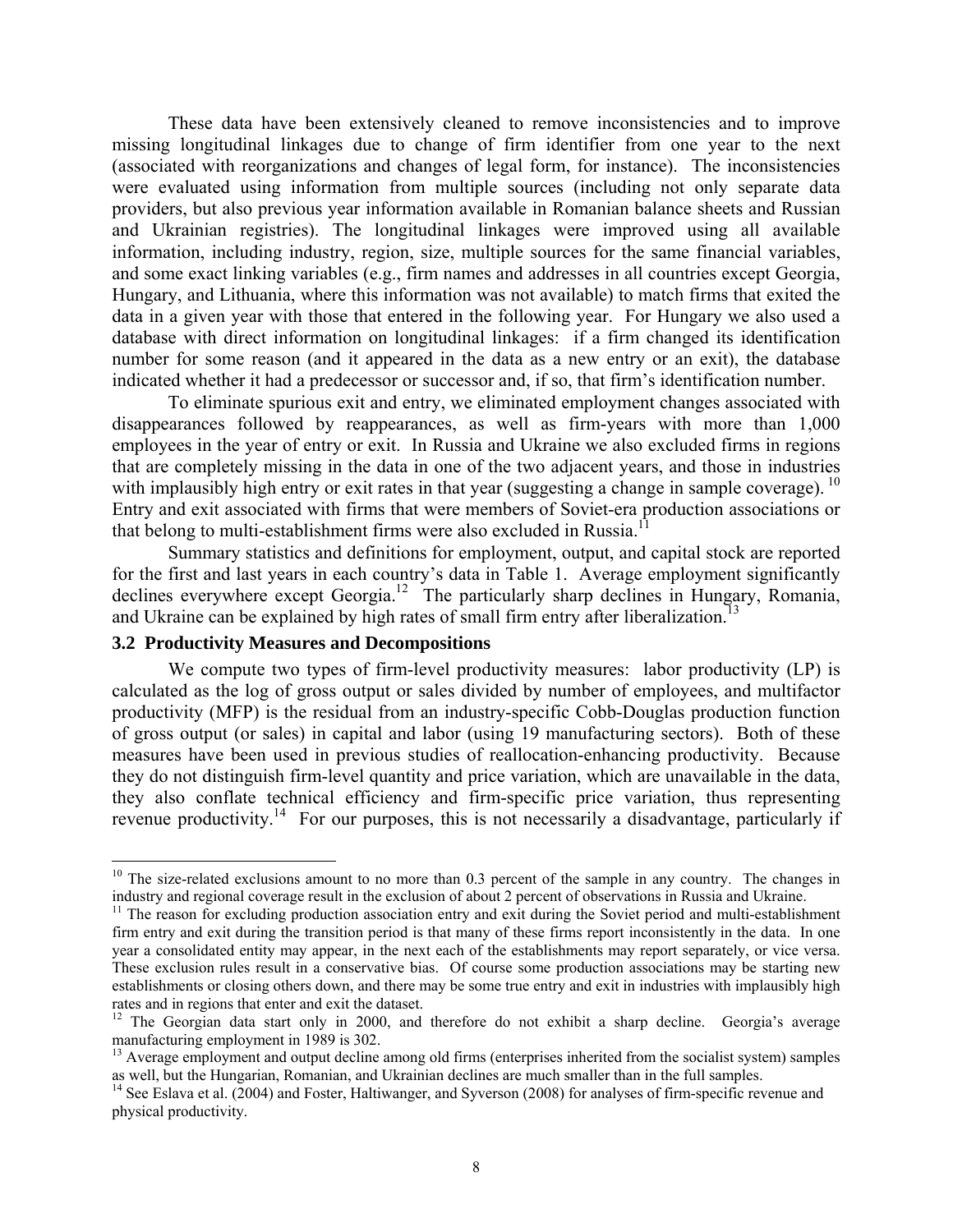variation in firm-specific prices reflects quality differences. Moreover, if revenue productivity has lower dispersion than physical productivity (as found by Foster, Haltiwanger, and Syverson, 2008, for some U.S. industries), then our calculations of the productivity consequences of reallocation would be still larger if measured for physical productivity.

In each case, the productivity values are aggregated into a constructed productivity index for each year and industry, and then the aggregates are decomposed using methods that have become standard in the literature. We then further decompose the effect of reallocation on productivity growth into productivity dispersion, reallocation volume, and the correlation between reallocation and productivity differentials (described in detail in Section 4.3). It bears emphasis that the decomposition approach allows an examination only of direct contributions of reallocation to productivity growth, ignoring any indirect effects, for example entrants as a source of market pressures on incumbents.

The method of decomposing aggregate productivity growth employed here is a modified version of the proposal of Haltiwanger (1997) and Foster, Haltiwanger, and Krizan (2001), hereafter referred to as FHK. Construction of aggregate labor productivity measures involves summing firm-level measures to the aggregate level:

$$
P_t = \sum_i S_{it} \sum_e S_{ei} P_{ei} \tag{1}
$$

where  $P_t$  is aggregate productivity in year  $t$ ,  $S_{it}$  is the employment share of industry/sector  $i$  in year *t*,  $S_{eit}$  is the employment share of firm *e* in industry *i* and year *t*, and  $P_{eit}$  is the productivity of enterprise *e* in sector *i* in year *t*.

FHK's "method I" decomposition expresses the change in aggregate sectoral productivity over a period of length *k* (thus from year *t-k* to year *t*),  $\Delta P_{it}$  (where  $P_{it} = \sum_{e} S_{eit} P_{eit}$ ), as follows:

$$
\Delta P_{it} = \sum_{e \in C} s_{et-k} \Delta p_{et} + \sum_{e \in C} (p_{et-k} - P_{it-k}) \Delta s_{et} + \sum_{e \in C} \Delta p_{et} \Delta s_{et} + \sum_{e \in N} s_{et} (p_{et} - P_{it-k}) - \sum_{e \in X} s_{et-k} (p_{et-k} - P_{it-k}).
$$
 (2)

The first term in (2) measures the average change in firm productivity holding composition constant at its base year (*t-k*) structure, in order to distinguish average productivity growth from composition effects. This term may reflect firm restructuring and deterioration as well as mismeasured price and quality changes. The second term measures the between-firm (withinsector) reallocation effect, the covariance of share changes with the base year deviation of enterprise productivity from the industry mean. The third term measures the intrasectoral covariance of productivity and compositional changes, the "cross" effect, while the fourth and fifth represent the contributions of entry  $(N)$  and exit  $(X)$ , respectively.<sup>15</sup> The fourth and fifth

 $\overline{a}$ 

<sup>&</sup>lt;sup>15</sup> We have also examined an FHK method using average period weights, which has the advantage of being more robust to measurement error but provides a less intuitive way to measure reallocation contributions; in any case, the results from that analysis produce similar qualitative conclusions. But we do not use the Olley and Pakes (1996) cross-sectional decomposition (OP) of aggregate productivity into unweighted average productivity and covariance of deviations of employment shares and productivity from sector means. The OP approach may attribute some activities to within effects that the FHK decompositions treat as reallocation effects and vice versa. If two firms with fixed shares switch positions in the productivity distribution, OP reports a reallocation effect and FHK a within-firm effect from the change. When a firm above average in both size and productivity splits into two firms with the same productivity as the parent but below average size, this appears as a positive within effect and a negative reallocation effect with OP, but it has no effect on either the within effect or the reallocation effect in the FHK decompositions (the exit and entry terms cancel). OP treats exit of a firm below average in size and productivity as a positive within-firm and negative reallocation effect, while FHK treats the exit as a positive reallocation effect. In our view, the FHK accords more closely with intuition about reallocation.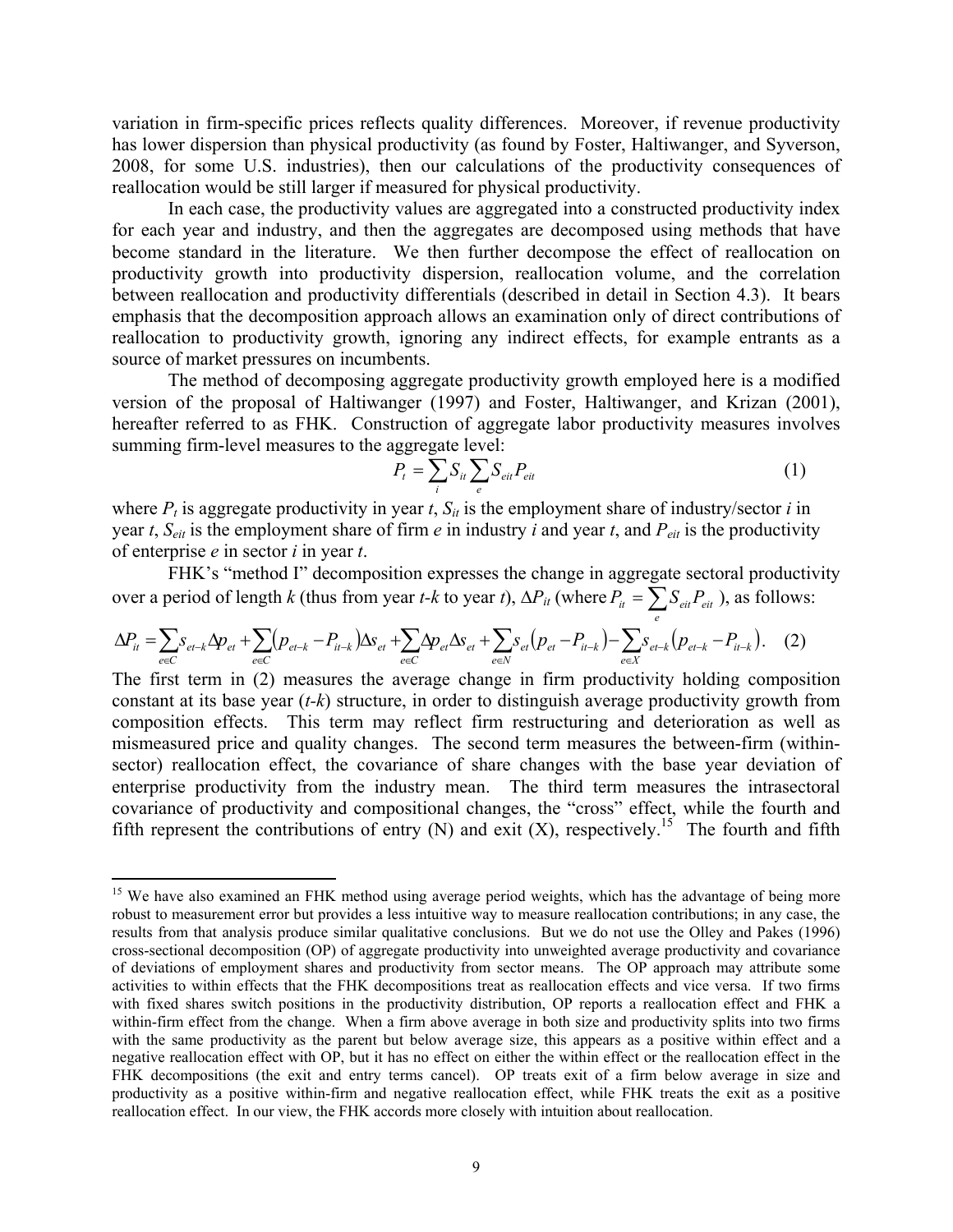terms combined are the net entry effect. We calculate the total reallocation contribution as the sum of the between and net entry effects.<sup>16</sup>

 Notice, however, that the FHK net entry effect is not purely a reallocation effect. For instance, if exiting firms are just as productive on average as stayers in the initial period, and entrants are also equally productive as surviving incumbents in the final period, then the FHK net entry effect will simply be the entry share of activity multiplied by the change in sectoral productivity, i.e., its productivity growth contribution will be proportionate to its share of activity. Merely by mimicking incumbents, entrants may be credited with contributions to productivity growth, which is not a natural way to reckon such contributions. In a period of more rapid growth, this proportionate component will be larger, in a period of decline it will be negative, and in absolute value it will be larger the longer is *k*. Thus, even if entrants are identical to incumbents, the calculated contribution of entry will fluctuate with incumbent growth rates, and the extent of this covariation will vary with the period length under analysis.

An alternative approach is to compare entrants with incumbent productivity in year *t* and measure the contribution of net entry relative to a benchmark in which exitors are like incumbents in the exit year and entrants are like incumbents in the entry year. This can be accomplished by decomposing FHK's entry term as follows:

$$
\sum_{e \in N} s_{et} (p_{et} - P_{it-k}) = \sum_{e \in N} s_{et} (P_{it} - P_{it-k}) + \sum_{e \in N} s_{et} (p_{et} - P_{it}). \tag{3}
$$

The first term is the change in average sector productivity over the period, weighted by entrants' share, which may be labeled the "proportionate entry" term. The second term is the weighted average of entrants' productivity compared to the sector average in year *t*, the "disproportionate entry" term.<sup>17</sup> The entire decomposition becomes:

$$
\Delta P_{it} = \sum_{e \in C} S_{et-k} \Delta p_{et} + \sum_{e \in C} (p_{et-k} - P_{it-k}) \Delta s_{et} + \sum_{e \in C} \Delta p_{et} \Delta s_{et} + \sum_{e \in N} S_{et} (P_{it} - P_{it-k}) + \sum_{e \in N} S_{et} (p_{et} - P_{it})
$$
  

$$
- \sum_{e \in X} S_{et-1} (p_{et-k} - P_{it-k}).
$$
\n(4)

The combination of exit and disproportionate entry show whether firm turnover contributes disproportionately to aggregate productivity growth. For comparison purposes, the FHK entry term can be recovered by simply adding the two entry terms in (4) together.

 Besides providing a more natural measure of the entry contribution, the equation (4) decomposition also has the advantage of shifting any measurement error in firm turnover into the proportionate entry term. If longitudinal links in the data are randomly broken so that some average-productivity continuers are counted as exits and subsequent entrants, for example, their relative productivity would contribute to the FHK entry term. In our modified decomposition, random breaks of firm linkages are incorporated into the proportionate entry term, but do not affect the exit and disproportionate entry terms. Moreover, since productivity of entering firms is compared with incumbents' productivity in the same year, the disproportionate entry term is not sensitive to mismeasured price deflators.<sup>18</sup>

 $\overline{a}$ 

 $16$  The cross term could partly be thought of as a reallocation contribution as well, though it is ambiguous how much of it is reallocation versus a within-firm effect.

 $17$  We thank John Haltiwanger for suggesting this terminology.

<sup>&</sup>lt;sup>18</sup> Although they do not calculate the contribution of disproportionate entry as we do, Foster, Haltiwanger, and Krizan (2001) and Disney, Haskel, and Heden (2003) implicitly adopt the same perspective when they run regressions comparing the productivity of entrants in the final year to the productivity levels of exitors in the initial year and continuers in the initial and final years.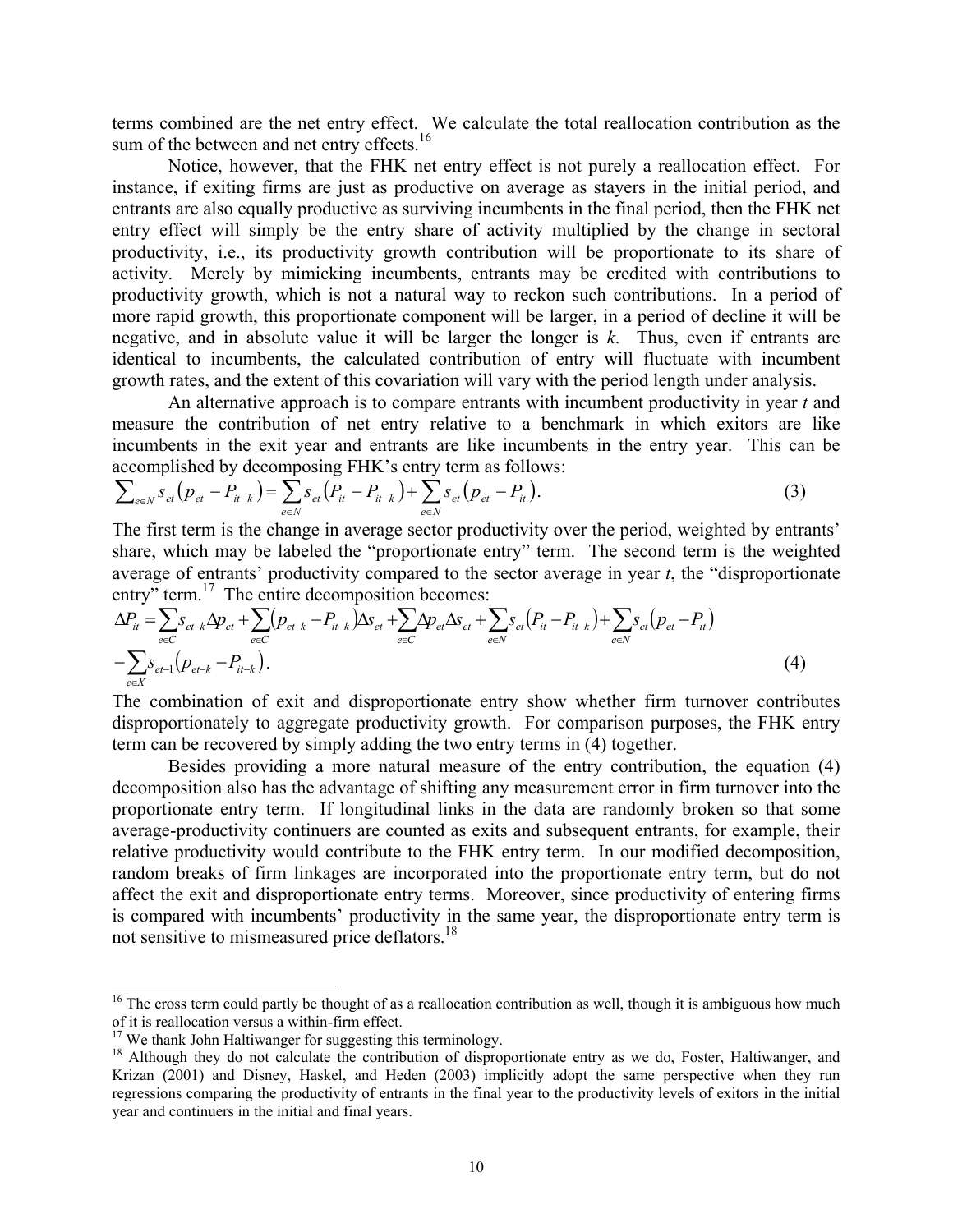#### **4. Results**

 $\overline{a}$ 

#### **4.1 The Pace of Reallocation under Socialism and in Transition**

Before presenting the reallocation contribution decomposition results, we first report calculations of annual job reallocation measures following standard definitions (Davis and Haltiwanger, 1992; see also Dunne, Roberts, and Samuelson, 1989). Figure 1 shows job creation, job destruction, job reallocation, and intra-industry excess job reallocation, and Appendix Table 1 contains the underlying data for these series plus the shares of entry and exit firm employment in total employment. Job creation and destruction among continuing firms can be calculated by subtracting these shares from total job creation and destruction, respectively. The net change is negative in the early transition years in all countries, reflecting the sharp decline in the manufacturing sector during that period.

The pace of gross job flows under central planning, evidenced by the results from Hungary and Russia, are well below those typically found in market economies (which are typically 8-10 percent each for annual creation and destruction). However, the job flow rates during this period are significantly larger in Hungary than Russia because of both higher creation and destruction among continuing firms and more firm turnover. Even though Hungary experiences only a modest amount of firm turnover prior to the transition, the Russian data show virtually none. These patterns may reflect greater pre-transition reform in Hungary. Once the transition starts, there is a marked increase in job flows both from continuing firms and firm turnover. The increase is much larger in Hungary, which implemented faster reform.

Georgia experiences the largest creation and destruction rates on average during the transition.19 The rates in Hungary, Lithuania, and Romania are also quite high. Russia and Ukraine experience significantly less reallocation both from continuers and firm turnover. The high job destruction rates in Lithuania, Romania, Russia, and Ukraine are primarily a result of high continuing firm contraction, while exit also makes a large contribution in Georgia and Hungary. In contrast to the high levels of job destruction by continuing firms, job creation among these firms is subdued in the first few years of the transition everywhere. The subsequent rise in continuing firm job creation occurs near the time of economic recovery, which arrives first in Hungary, followed by Romania, Lithuania, Georgia, Russia, and finally Ukraine.

Coming just after the accumulated misallocations of central planning, the transition might have been expected first to bring about a temporary period of extraordinarily high job reallocation. Following this massive industrial restructuring, reallocation rates would then converge to developed economy norms. Such a pattern would be consistent with the discussion in Section 2, for instance, of the accumulated misallocation under central planning and the rapid liberalization reducing costs of entry and adjustment at the beginning of transition. For the most part, however, total job reallocation rates during the transition lie in the general range (15 to 30 percent) found in nontransition economies (e.g., Davis and Haltiwanger, 1999; p. 26). The main exceptions are Hungary from 1990 to 1993 and Georgia in 2001-02 and 2004, when job reallocation is much higher. More rapid firm turnover accounts for the faster reallocation only to some extent, and most of it is rather due to higher creation and destruction among continuing firms. With the exception of Hungary (the Georgian time series is too short to draw conclusions), it appears that liberalization did not produce a big burst of job reallocation after the

 $19$  It is not possible to clean the longitudinal links in the Georgian data as thoroughly as in the other countries, since the data do not contain name or location information. The high Georgian firm turnover rates could at least partly reflect spurious exit and entry. But the job creation and destruction rates among incumbents are also highest in Georgia, so incomplete longitudinal links cannot be the full explanation.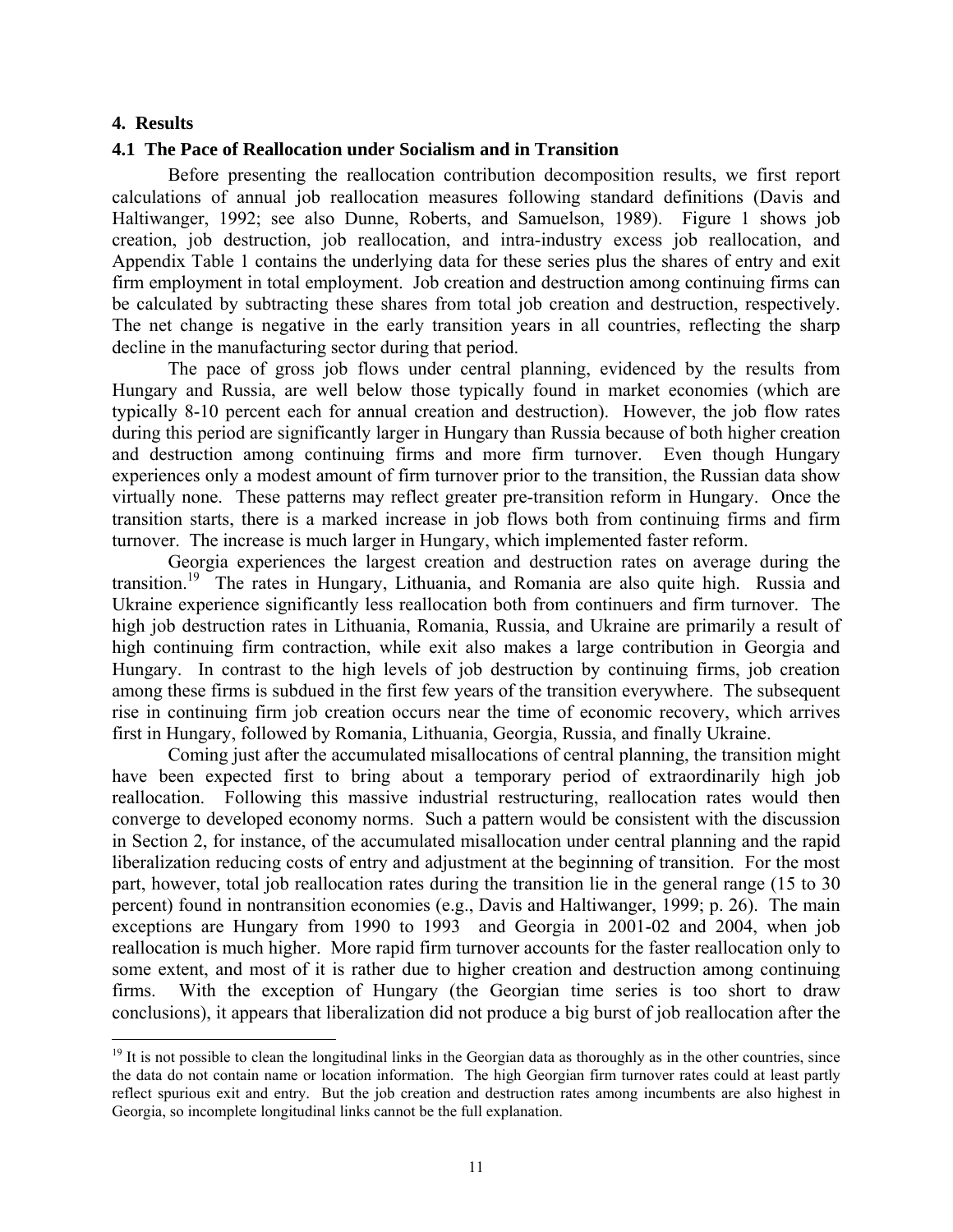negligible levels under socialism. Instead, job reallocation rates rose to developed economy levels and, with some fluctuations, have tended to stay within that range.

Finally, Figure 1d shows within-sector excess job reallocation rates, where sector refers to the 2-digit NACE industries described in Section 3. This type of reallocation is the most relevant for studying productivity growth decompositions, which we carry out within sectors, following the previous literature. Within-sector flows of jobs account for most job reallocation, generally 83 to 95 percent, which is very similar to the range of previous findings for other economies (Davis and Haltiwanger, 1999; p. 2726). These within-sector flows account for most job churning, and they are the focus of the productivity analysis to which we turn next.

## **4.2 Productivity Decompositions**

 $\overline{a}$ 

We start our analysis of the contributions of reallocation to productivity growth by reviewing previous studies providing long-run FHK results for the U.K. and U.S., as developed economy benchmarks. Table 2 reproduces results from Disney, Haskel, and Heden (2003), Foster, Haltiwanger, and Krizan (2001), and Haltiwanger (1997). We add further decomposition of net entry, distinguishing proportionate entry using information on entry shares in these papers.<sup>20</sup> The decomposition period  $k$  is 12 years for the U.K. and 10 years for the U.S.

These studies report a between continuing firm contribution to LP growth that is small in both countries (2.81 and 1.84 percentage points in the U.K. and U.S., respectively), and actually negative for U.S. MFP (-0.82). The FHK net entry terms (the sum of proportionate entry, disproportionate entry, and exit) are sizeable, which has been interpreted to suggest that firm turnover is an important contributor to their productivity growth. Employing our modified decomposition (3), however, we calculate that most of the FHK net entry term is accounted for by proportionate entry (73-86 percent, depending on country and LP or MFP). Taken together, exit and disproportionate entry contribute 4.91 and 1.84 percentage points to LP growth over these long periods in the U.K. and U.S., respectively, only 7-8 percent of aggregate LP growth. For MFP growth, the firm turnover contribution is even smaller: 1.61 percentage points in the U.K. and and 0.51 in the U.S. The total reallocation contribution (between, disproportionate entry, and exit) to MFP growth is actually negative for the U.S. These results suggest that productivity growth directly attributable to reallocation is quite modest in the U.K. and U.S.

Table 2 also shows long-run productivity decompositions for the whole transition period in Hungary, Lithuania, Romania, Russia, and Ukraine; *k* varies from 10 to 15 years according to the availability of data. Total growth is substantial in Hungary, Romania, and Ukraine, while Russia's is relatively small for MFP and slightly negative for  $LP<sup>21</sup>$ . The within effects are large and positive in Hungary, Lithuania, Romania, and also for Ukrainian LP, but negative in Russia and for Ukrainian MFP. Hungary's between terms are negative, while Lithuania, Romania, Russia, and Ukraine's are positive and much larger than those reported for the U.K. and U.S.

<sup>&</sup>lt;sup>20</sup> These papers report only the net entry contribution, not distinguishing exit and entry effects separately, so they are grouped in Table 2.

 $^{\overline{2}1}$  The totals for the transition countries are averages across sectors using initial-year weights. LP growth when applying final-year weights to final-year productivity is 62.92 percent in Hungary, 102.82 percent in Lithuania, 59.78 percent in Romania, 9.41 percent in Russia, and 70.75 percent in Ukraine, implying that intersectoral reallocation has contributed positively in Hungary, Russia, and Ukraine and negatively in Lithuania and Romania. MFP growth using output weights (as with the U.S. MFP decomposition) is 64.71 percent in Hungary, 111.51 percent in Lithuania, 132.38 percent in Romania, 22.41 percent in Russia, and 89.65 percent in Ukraine. As robustness checks, we have calculated the Russian totals using aggregate deflators, as well as different outlier exclusion rules, with similar results. The lower overall growth in Russia is not driven by any one sector, as nine of the nineteen Russian sectors exhibit negative total LP growth and seven have negative MFP growth.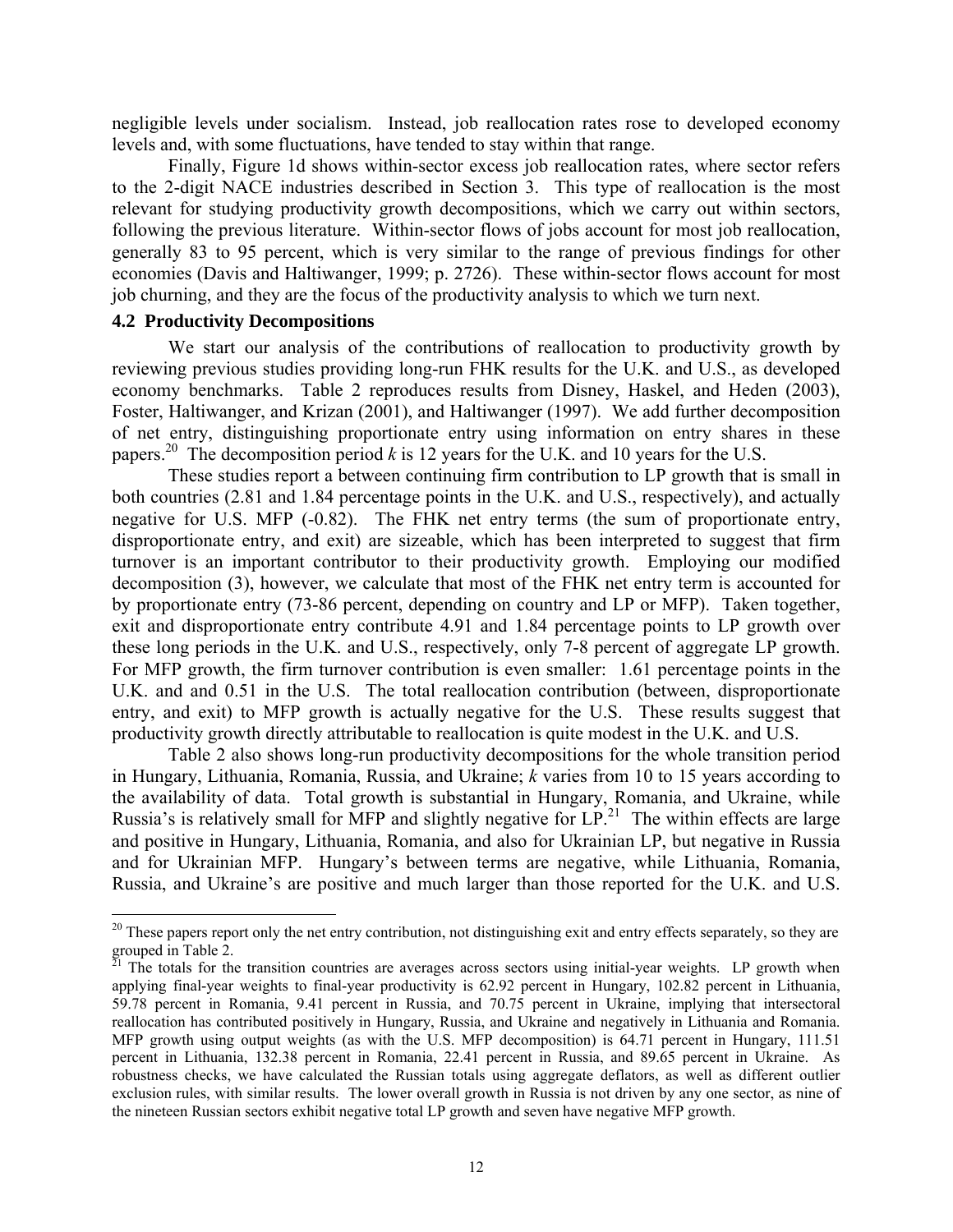The negative cross terms for Hungary, Lithuania, and Romania suggest that firms with growing productivity have falling employment shares.<sup>22</sup> In contrast, the positive cross-terms for Ukraine reflect a positive association of within-firm productivity growth with employment share change.

Turning to the firm turnover results in Table 2, the contribution of disproportionate entry is negative in Hungary and Romania and positive in Ukraine for both LP and MFP, while it is positive for LP and negative for MFP in Lithuania and Russia. The proportionate entry terms reflect the growth of average productivity and the entry share; they are generally large and positive except in Russia, where both productivity growth and entry shares are smaller. The exit contributions are positive everywhere, reflecting below-average productivity among exitors.

The FHK net entry terms, which include proportionate entry, are largest in Hungary, Lithuania, and Romania, followed by Ukraine, with Russia trailing far behind. That ordering is consistent with economists' observations that Eastern European growth has been driven by new firm entry to a much greater extent than the former Soviet Union (e.g., World Bank, 2002). But if the proportionate entry term is removed, as we have argued it should, then net entry actually contributes negatively to LP growth and negligibly to MFP growth in Hungary and Romania. In the former Soviet Republics, the contribution remains positive and, in some cases, large—larger than those reported for both the U.K. and U.S. The total reallocation contribution (not including proportionate entry) is largest in Ukraine, followed by Russia, Lithuania, Romania, and Hungary—in inverse order of reform progress as evaluated by international financial institutions.

Next we turn to comparisons across time periods as well as countries. Did central planners raise productivity through reallocation? Did more productivity-enhancing reallocation occur in partially reformed Hungary than in Soviet Russia during the 1980s? After reforms, did the contributions of reallocation to productivity growth increase sharply, and did they fall as reforms progressed? To address these and other questions about the dynamics of the productivity growth process, we show time plots of three-year LP growth decompositions in all six of our transition economies in Figure 2 (with the precise numbers provided in Appendix Table 2). Each dot in the figures represents the particular component for the three-year period ending in the year on the X axis.

Total growth and the within-continuing-firm contribution follow a "J-curve" pattern in each country with a long time series.<sup>23</sup> Hungary's decline begins earlier than in Russia and Ukraine, but its trough is much shallower, and the recovery begins several years earlier. While the within-firm contribution is the source of nearly all Hungary's productivity growth, it is important but not dominant elsewhere. Growth in Georgia, Lithuania, Russia, and Ukraine after Russia's 1998 financial crisis is impressive.<sup>24</sup> The cross term, plotted in Figure 2c, is nearly always negative in Hungary and Romania, consistent with the long-run decomposition. The cross term changes signs in Russia and Ukraine, however: in the early transition firms with growing productivity downsize less, but in later years they contract more. This pattern is

<sup>&</sup>lt;sup>22</sup> Measurement error can also negatively bias the cross term. See Foster, Haltiwanger, and Krizan (2001).

 $23$  The within, cross, and proportionate entry terms in this decomposition should be treated with caution, because any measurement error in price changes (associated for instance with quality differences or high and volatile inflation) is reflected directly in these components. The reallocation terms do not suffer from the same measurement error problems to the extent that these errors are common across firms within an industry-period cell.

 $^{24}$  The higher productivity growth in Georgia and Ukraine compared to Russia in the 2000s is consistent with those countries' official yearbook real production growth and employment series, which show average production growth between 2000 and 2004 of 12.4 percent in Georgia, 6.0 percent in Russia, and 14.7 percent in Ukraine, and employment growth of -10.4 percent in Georgia, -9.9 percent in Russia, and -11.7 percent in Ukraine.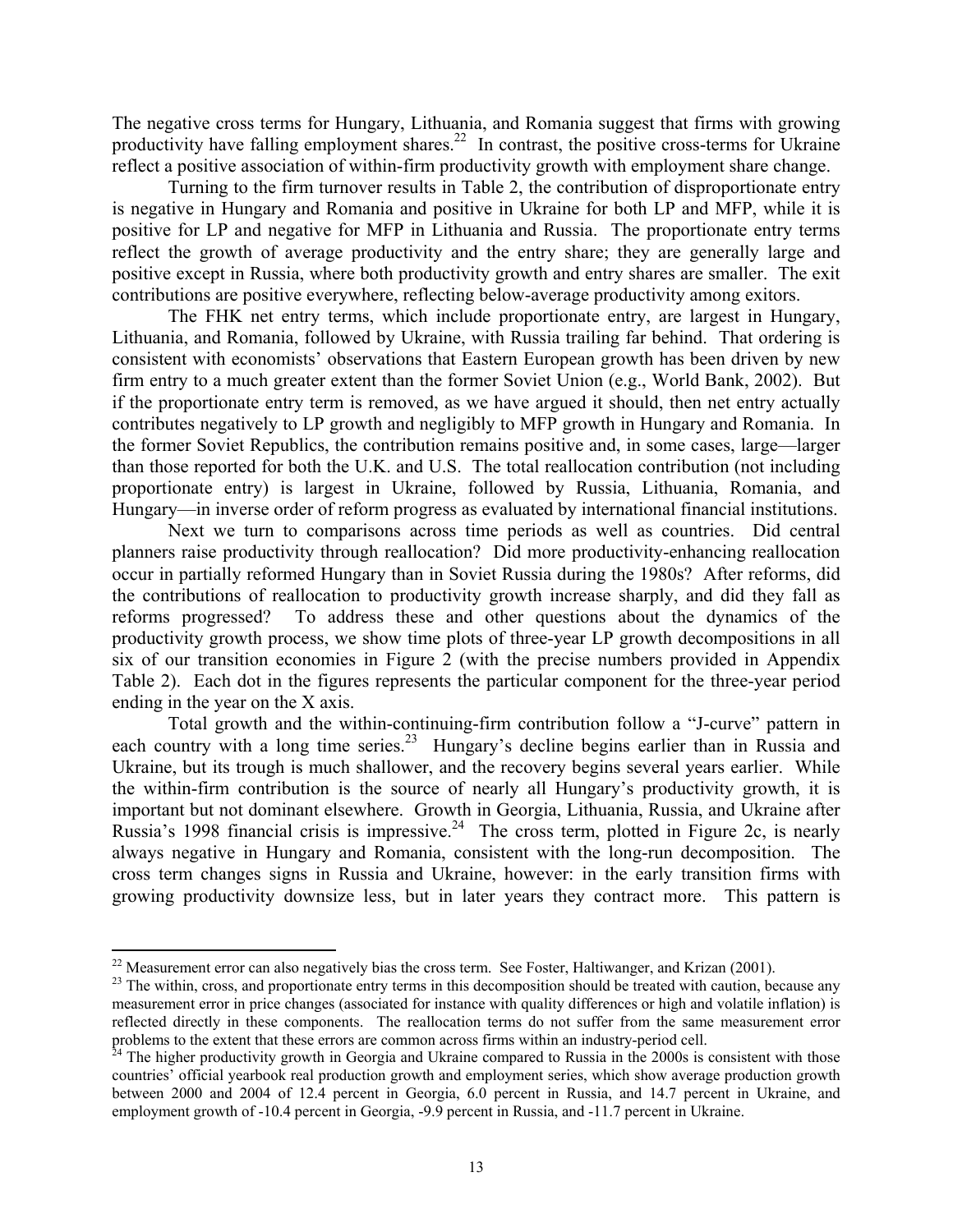inconsistent with some economists' expectation that restructuring would initially involve downsizing and only later innovations.

As shown in Figure 2d, the proportionate entry terms (and the FHK entry term) in the early years of Hungary's transition are highly volatile, showing very large and negative contributions in the 3-year periods ending in 1991 and 1992, then large and positive contributions in the periods ending in 1994 and 1995. These massive swings surely reflect a large volume of entry during a time when measured within-firm productivity growth is highly volatile and sensitive to imperfect price deflators, rather than changes in the quality of entrepreneurship. The term is relatively unimportant in Hungary in later years and in the other countries, with the exception of Georgia and Ukraine in the 2000s, where it is significantly positive.

The disproportionate entry contributions are also somewhat volatile, but much less so (note the different scale in Figure 2e compared to 2d). More strikingly, they are negative in most countries and time periods, with particularly large negative contributions in Hungary, Romania, and Lithuania. The exit contributions, plotted in Figure 2f, increase first in Hungary, but become largest in Georgia, Lithuania, and Ukraine from about 1998 onwards.

The total contribution of reallocation to productivity growth, including the between disproportionate entry, and exit components, is displayed for these 3-year periods in Figure 2g. During the central planning period the total contribution is virtually zero, and it is only slightly higher in partially reformed Hungary than in Soviet Russia and Ukraine (where the 3-year period 1989-1992 may be compared). Once the transition begins, the contribution increases sharply, rising from 0.52 in 1987-1990 to 11.75 percentage points of growth in 1992-1995 in Hungary, from -0.74 in 1989-92 to 5.33 in 1992-95 in Russia, and from 0.57 in 1989-92 to 2.75 in 1992-95 in Ukraine. The bulk of the gain comes from between continuing firm reallocation.

In Hungary, the reallocation contribution to productivity growth peaks in 1992-95, when it is the highest among the countries observed in that period. Romania's contribution is second highest, followed by Russia, and last by Ukraine; at this point, the ranking of countries by the magnitude of the contribution is the same as the rankings of their reforms by the international financial institutions. The moment passes quickly, however, as the Hungarian contribution drops quickly, and after 1994-97 it never exceeds 6 percentage points; following the 1999-2002 period it is essentially zero. Though Hungary has large contributions from between reallocation and exit in most years, its total reallocation contribution is reduced by a negative disproportionate entry term. The sum of the exit and disproportionate entry terms is also negative. In Romania, the total contribution remains relatively flat at around 10 percentage points, but a large negative disproportionate entry term tends to dominate the positive exit contribution as well. In both of these cases, firm turnover does not contribute to aggregate productivity growth, which is consistent with the presence of low entry barriers and high exit thresholds.

By contrast, the reallocation contribution rises to double-digit levels in Russia and Ukraine during the late 1990s. Continuing firm reallocation and exit contribute roughly equally to the rise in Russia, while more of it comes from continuing firm reallocation in Ukraine. Georgia has the highest reallocation contribution (45.33 percentage points in 2000-03), and its between and exit terms are both large. This shows that the productivity boom in these countries since Russia's 1998 financial crisis has not come simply from a restoration of incumbent firms' pre-transition output levels. These patterns may reflect higher entry barriers and lower exit thresholds in the less advanced reformers.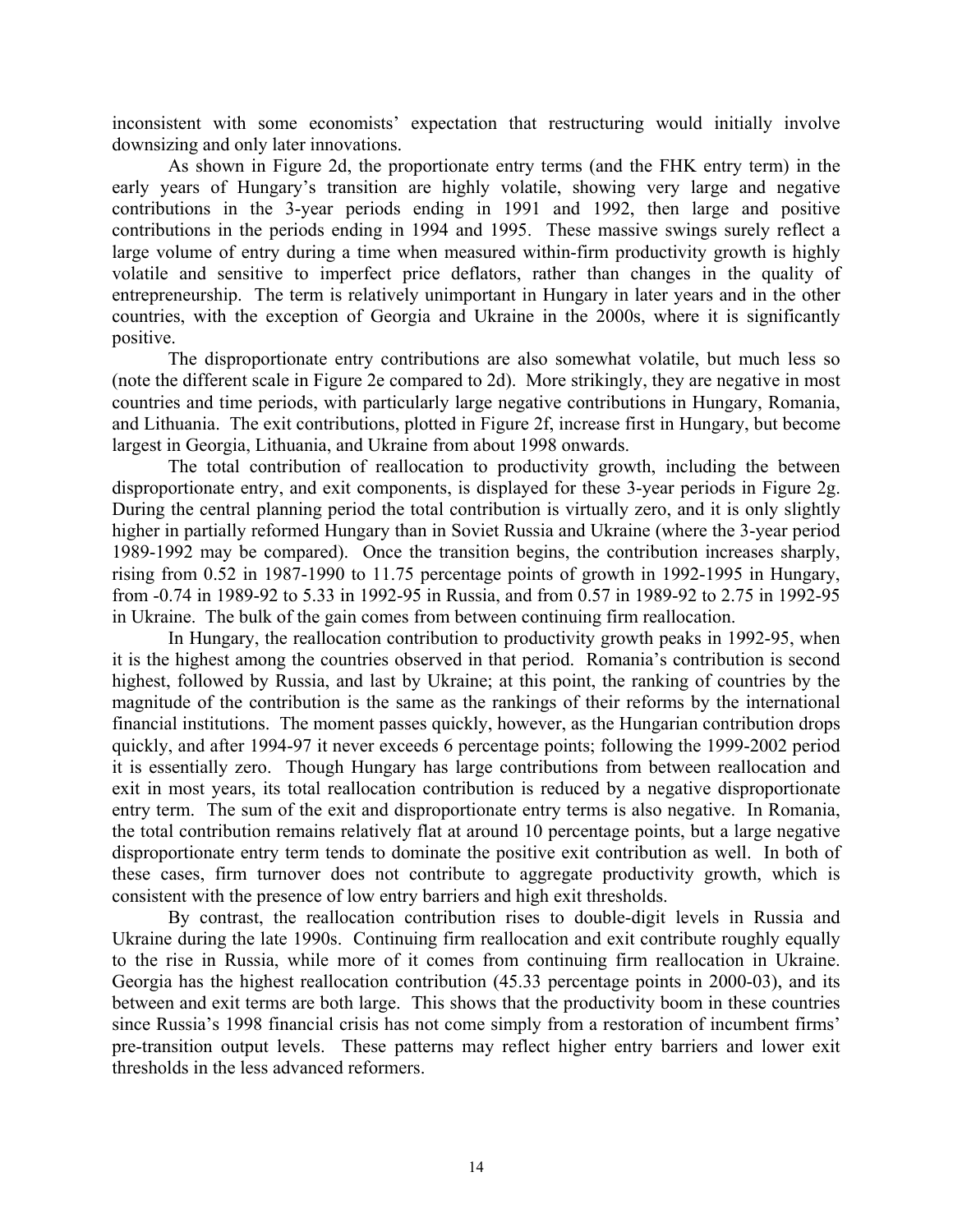Lithuania and Romania, which are to some extent intermediate cases, also show significant reallocation contributions, but only through between continuing firm reallocation, and their levels are below those in Georgia, Russia, and Ukraine. The high between terms in Georgia and Ukraine in particular are symptomatic of exit barriers for unproductive firms. The fact that the exit terms begin to rise much later than the between terms, except in Hungary, is also consistent with there being exit barriers in the early transition in the slower reformers.

The substantial cross-country differences in these results are due neither to variation in industrial composition, as discussed further in the next section, nor to differences in coverage of the small enterprise sector (which may be lower in the Georgian, Lithuanian, and Russian registries compared to the other countries). As a check on whether the latter consideration influences the results, Appendix Figure 1 shows the total reallocation contribution from threeyear LP decompositions with samples where employment of 100 or below is set to missing, entry is defined as the first year a firm has more than 100 employees, and exit is defined as the year after the last year the firm has more than 100 employees. The cross-country and over-time patterns in the results are qualitatively similar to the ones including all firms in Figure 2g.

The results are also not sensitive to the choice of period length and LP. The Appendix contains not only the underlying calculations for Figure 2, but also tables with five-year LP and three- and five-year MFP decompositions; the cross-country and cross-time patterns are similar. The disproportionate entry terms are higher and the exit terms are lower for MFP than LP, suggesting lower entrant and higher exitor capital intensity. Net entry is larger with MFP. The U.K. and U.S. five-year MFP total reallocation contributions are negative.<sup>25</sup>

The entry contributions deserve closer examination. Note that the disproportionate entry terms from the 3-year decompositions in Figure 2e combine entrants from three annual cohorts that may differ because of learning and selection processes. We show disproportionate entry terms for each cohort separately in Figure 3 and Appendix Table 6. Older cohorts contribute more positively to productivity growth than fresh entrants. If the current-year entrants were removed, nearly all of the net entry terms would be positive, including 14 of 17 in Hungary.

To measure the disproportionate contribution of entrant learning and selection to productivity growth within a two-year period, we calculate the difference between the contributions of a cohort at two-years-old and at entry in Figure 3d. The difference is nearly always positive, suggesting that productivity-enhancing learning and selection have made disproportionate contributions (above trend growth for the sector) to productivity growth. The effect has been stronger in Romania and even more so in Hungary than in Russia and Ukraine. Russian and Ukrainian entrants begin with similar productivity to incumbents, changing little as they age, while Hungarian and Romanian entrants are initially much less unproductive than incumbents, but the surviving entrants catch up to incumbents a year or two later. This suggests that Russia and Ukraine have higher entry barriers, while Hungary and Romania have more entrepreneurial experimentation, learning, and selection.<sup>26</sup>

We measure the extent to which entry cohorts catch up to incumbents via learning vs. selection by calculating two-year labor productivity decompositions for each entry cohort, where

<u>.</u>

 $^{25}$  Results are also robust to the choice of weights (output versus employment) both within and across sectors.

<sup>&</sup>lt;sup>26</sup> Though not displayed here, we have also calculated separate disproportionate entry terms for the longer-run decompositions, and even most older Hungarian cohorts perform only about as well as incumbents, and their contributions generally lag those of similarly-aged Russian and Ukrainian cohorts. Hungary's entrant performance is similar to that in the U.K.—results in Disney et al. (2000) show that only one entry cohort's productivity is higher than that of incumbents in the final year of its 1980-1992 decomposition. These results imply stronger ageproductivity correlations in more advanced economies.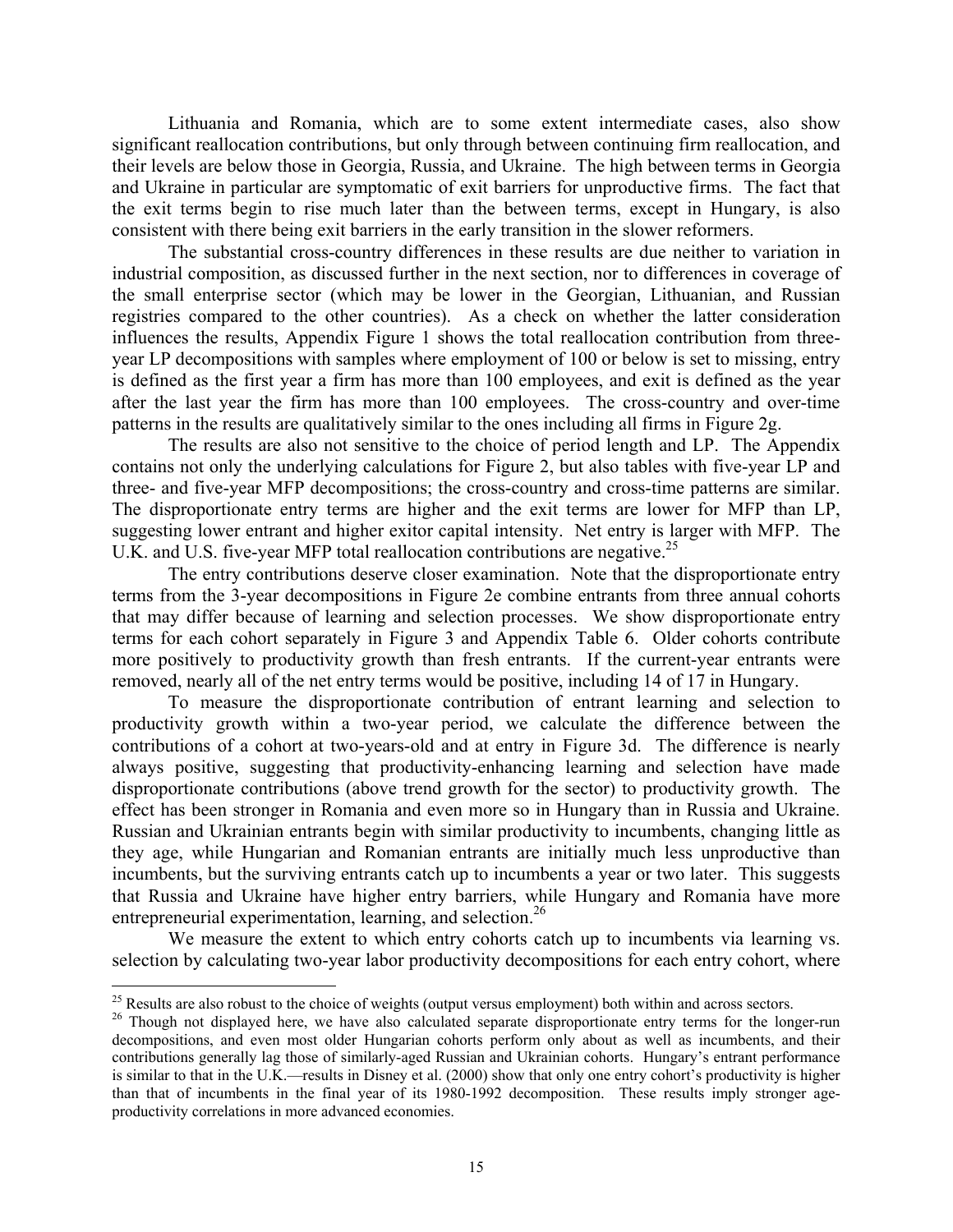entrant labor productivity is deviated from the contemporaneous industry level. The within-firm productivity growth term is the learning, and selection is the between and exit terms. Figure 4 shows the averages among all entry cohorts since the transition began that are available in our data. The selection contributions are quite similar across countries, while learning is much greater in Hungary and Romania both relative to their selection contributions and compared to the learning terms in the other countries. Learning is less important than selection in Russia and especially Ukraine. These results are consistent with new firms facing lower costs of investment in the more advanced reformers (investment facilitates learning).

To summarize the results in this subsection, the rise in the reallocation contribution in the transition period relative to the socialist period is consistent with the hypothesis that market institutions facilitate productivity-enhancing reallocation, but the larger size of reallocation contributions in Georgia, Russia, and Ukraine compared to Lithuania, Romania, and especially Hungary, the U.K., and the U.S. is not. The timing of the rise in the reallocation contribution shows an initial burst followed by decline only in Hungary, but the burst is short-lived, peaking in the early 1990s and essentially disappearing after about 2000. In the other countries, we observe a steadier rise to levels that remain high and that exceed the Hungarian peak in Russia, Ukraine, and Georgia. Moreover, it is striking that even older entry cohorts in Hungary, Romania, and Lithuania do not contribute positively to productivity growth, and generally less than in Georgia, Russia, and Ukraine. The next section provides a deeper investigation into cross-country differences in the reallocation contribution.

#### **4.3. Analyzing Differences in Productivity-Enhancing Reallocation**

What factors lead to higher contributions of reallocation to productivity growth? We focus on three fundamental conditions: the volume of reallocation, the dispersion of productivity, and the correlation of reallocation and productivity differentials. We decompose the total contribution of reallocation, defined as the sum of the between, disproportionate entry, and exit terms in equation (4), into these three terms, measured as the standard deviation of employment share changes, the standard deviation of productivity, and correlation between share change and relative productivity. The difference in the reallocation contribution between sectors (or countries or time periods) *i* and *j* can be decomposed in the following way:

$$
\sum_{e} (p_{e t-k} - P_{it-k}) \Delta s_{e t} - \sum_{f} (p_{f i-k} - P_{jt-k}) \Delta s_{f t} =
$$
  
.5×{Corr( $\Delta s_{e t}, p_{e t-k} - P_{it-k}$ )+Corr( $\Delta s_{f t}, p_{f i-k} - P_{jt-k}$ )} $|\times |5 \times \{N_i \sigma_{\Delta s_{e t}} + N_j \sigma_{\Delta s_{f t}} \} \sigma_{p_{e t-k} - p_{it-k}} - \sigma_{p_{f i-k} - p_{jt-k}}$ ]}  
+ .5×{Corr( $\Delta s_{e t}, p_{e t-k} - P_{it-k}$ )+Corr( $\Delta s_{f t}, p_{f t-k} - P_{jt-k}$ )} $|\times |5 \times \{\sigma_{p_{e t-k} - p_{it-k}} + \sigma_{p_{f k-k} - p_{jt-k}} \} \times \{N_i \sigma_{\Delta s_{e t}} - N_j \sigma_{\Delta s_{f t}} \}$  (5)  
+ .5×{ $N_i \sigma_{\Delta s_{e t}} \sigma_{p_{e t-k} - p_{it-k}} + N_j \sigma_{\Delta s_{f t}} \sigma_{p_{f k-k} - p_{jt-k}} \} \times {Corr( $\Delta s_{e t}, p_{e t-k} - P_{it-k}$ ) - Corr( $\Delta s_{f t}, p_{f t-k} - P_{jt-k}$ )} (5)$ 

 The first term in this equation is the productivity dispersion component. Gaps in productivity across firms create the potential for productivity-enhancing reallocation—without these gaps, reallocation can have no productivity effect. Productivity dispersion can thus be considered a measure of "cleansing potential." The employment share change dispersion component is the second term. Ceteris paribus, the more reallocation occurs across firms, the more it can affect productivity growth. This can be thought of as reallocation intensity or volume. The third term is the reallocation-productivity correlation component. A positive correlation is essential for reallocation to be productivity-enhancing. The stronger the correlation, the more precise is the targeting of reallocation from less productive toward more productive firms. We first analyze each of the components, focused on the case of three-year periods and labor productivity, and then we report the results from decomposition (5).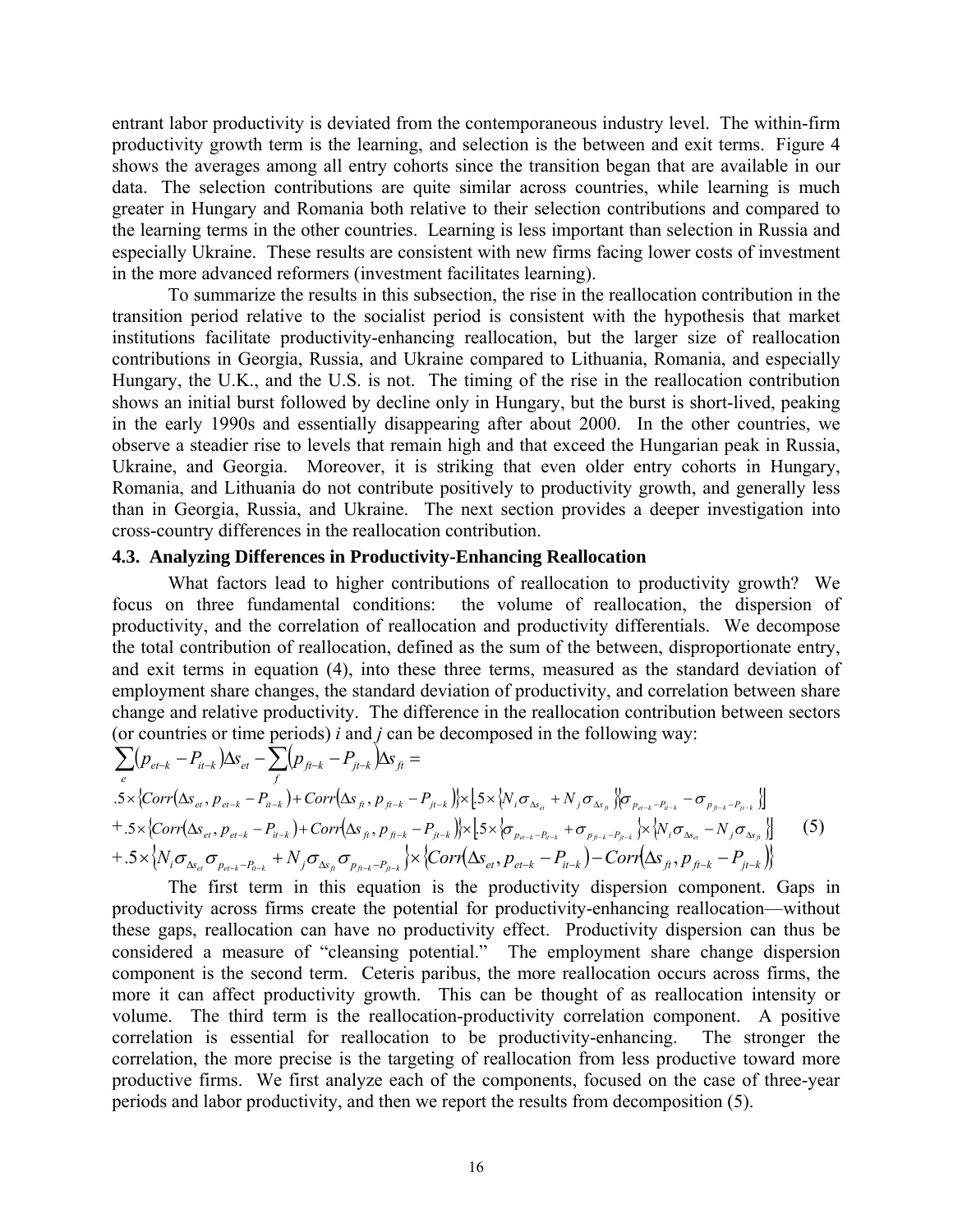One would expect productivity dispersion to display an inverse U-shaped pattern as a function of market reform. An abrupt shift in prices and markets may be advantageous for some firms but disadvantageous for others. Firms are unlikely to adapt equally well to the new market environment. New firms will enter and experiment, some with high and others with low productivity; as they learn, a selection process will tend to make them more homogenous. Exit will also reduce heterogeneity, but weaker firms may be allowed to survive in countries implementing only partial reform, while they are pushed out with more complete reform. Together, these forces imply an inverse-U shaped profile. Figure 5a presents the standard deviation of labor productivity using initial year productivity (except for entrants, whose productivity is measured in the final year—three years later in this three-year decomposition case).27 Productivity dispersion is very similar across the five countries where we can measure it on the eve of the transition, as well as to the United Kingdom.<sup>28</sup> It rises by 60-240 percent after the introduction of reform, then plateaus. The fact that it plateaus suggests that cleansing of less productive firms is sufficient to prevent a further increase in dispersion, but not enough to bring it down to levels found in developed market economies. It both increases and plateaus earliest in Hungary and latest in Ukraine. In the later transition heterogeneity is highest in Ukraine, followed by Georgia, Lithuania, Russia, Romania, and Hungary, roughly in inverse order of reform progress in the early transition.

This massive productivity dispersion increase could simply be an uncovering of preexisting gaps between firms that were hidden due to features of central planning such as fixed input and output prices and absence of competition. Alternatively, the physical and human capital needed to perform well in centrally planned and market systems may be very different. The former would suggest little change in firms' relative productivity rankings and the latter substantial change. To investigate this we calculate the correlation between the productivity ranks of continuing firms across three-year periods. Figure 5b shows one minus this correlation. Prior to the transition, firm ranks change very little, though more in Hungary than Russia (perhaps reflecting the partial reform process in Hungary). A large amount of rank change occurs at the beginning of the transition, then the pace falls somewhat. Romania's rank change is usually highest, followed closely by Lithuania and Georgia, while Hungary, Russia, and Ukraine's are somewhat lower during the later years. The large increase in rank change coincides with the rise in productivity dispersion, suggesting that the greater dispersion is not just an uncovering of inherited gaps.

Similar to the job reallocation analysis in Section 4.1 are the results in Figure 5c for the standard deviation of employment share changes across three-year periods (multiplied by the number of firms appearing in one or both years). Within-sector reallocation increases dramatically with reform in Hungary, but much more gradually in Russia and Ukraine. During the later years Georgia, Hungary, and Romania have the highest volumes, about twice as large as in Russia.

Privatization and improved corporate governance should reorient firms toward profit maximization, implying that successful firms should strive to increase market share and unsuccessful ones should contract. Competition should also force the weaker firms to contract and exit. These factors would suggest that targeting of reallocation should improve with market reform. On the other hand, high reallocation volume sparked by reform could result in weaker

 $\overline{a}$ 

 $27$  Appendix Table 7 shows the numbers behind Figures 4 and 5a-5c.

 $^{28}$  Disney et al. (2003) report labor productivity variance of 0.44 in the United Kingdom manufacturing sector in 1992, which translates into a standard deviation of 0.66.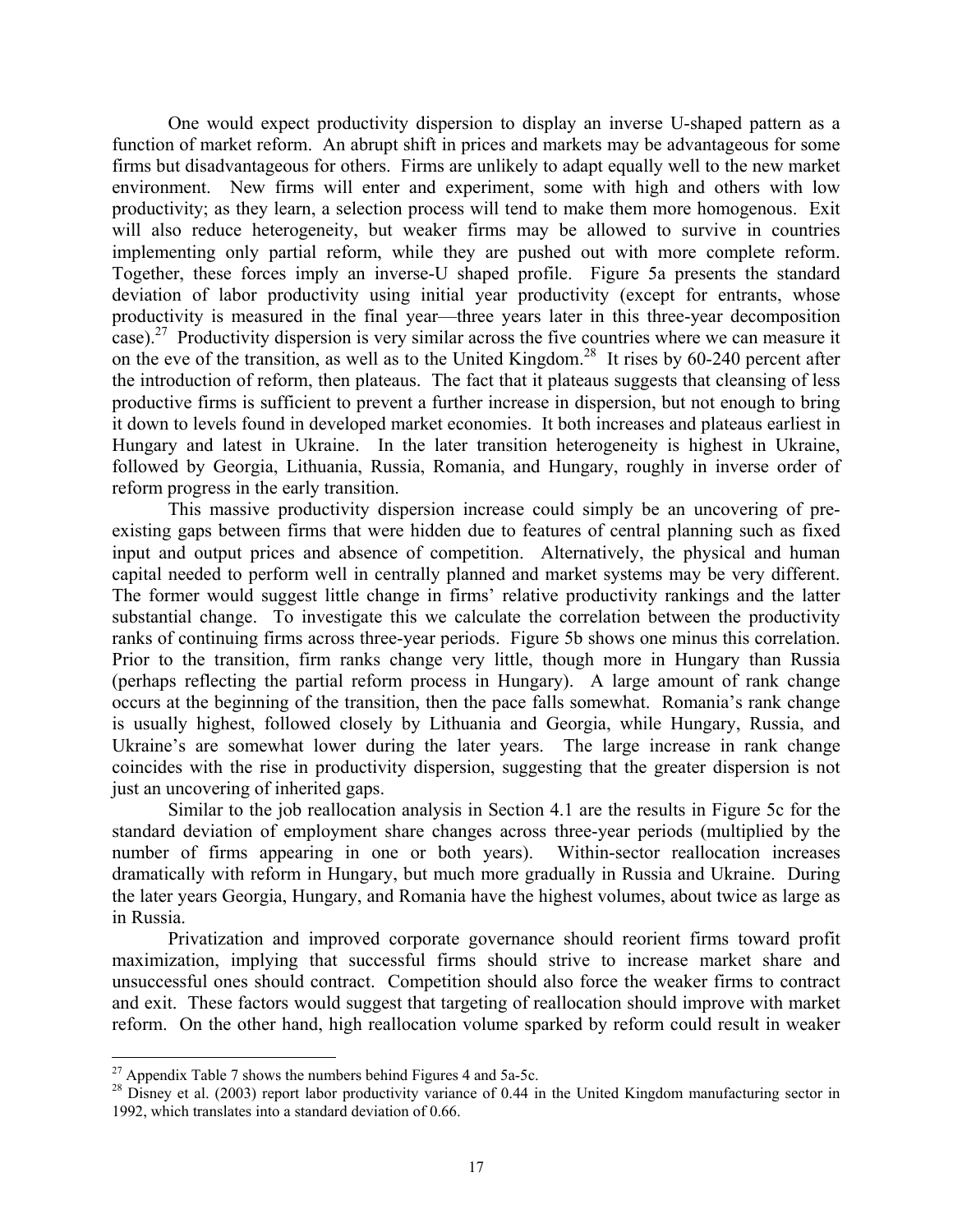average targeting. The employment share change-productivity correlation across three-year periods is displayed in Figure 5d. The Russian and Hungarian correlations fall in the early transition compared to the late central planning period. Their correlations then rise, as does Ukraine's. Russia and Ukraine's improvements in targeting are much greater than Hungary's, however. Reallocation in Russia, Ukraine, and Georgia has been quite well targeted in recent years, and Lithuania and Romania's reallocation is also targeted more toward productive firms. In contrast, Hungary's reallocation-productivity correlation has hovered around zero.

We next analyze the extent to which the three components account for differences between the reallocation contributions across countries in the early transition (1992-1995) in Table 3a. As with the productivity growth decompositions, the results are averages over the 19 sectors, weighted by employment. Here the employment shares are those of the second country listed. A fourth term, industry share effect, is the residual between the actual difference in reallocation contributions using each country's own weights and the difference when using the second-listed country's weights for both countries. Hungary's higher reallocation contribution in the early transition can be explained mainly by its higher reallocation volume, but also to some extent by having higher productivity dispersion than Russia and Ukraine. Hungary's reallocation contribution would have been over four percentage points higher had its targeting of the reallocation been as good as in Romania, Russia, and Ukraine.

Decompositions of the differences in reallocation contributions across countries in the most recent period are shown in Table 3b. Hungary's fall from having the highest to the lowest reallocation contribution to productivity growth can be accounted for by a reduction in the size of the gap between Hungary's reallocation volume and that of the other countries, higher productivity dispersion in the other countries, and especially by much better targeting of reallocation in the direction of more productive firms elsewhere. More precise targeting leads to 7-42 percentage points higher reallocation contributions in the other countries relative to Hungary. Romania has a higher reallocation contribution than Lithuania mainly due to higher reallocation volume, while Georgia, Russia, and Ukraine have higher contributions due to better targeting. The lower reallocation contribution in Romania relative to Georgia, Russia, and Ukraine follows a similar pattern to Hungary's, where Romanian reallocation volume is higher, but productivity dispersion is lower, and targeting is much worse. Russia's contribution is lower than in Georgia and Ukraine because of lower reallocation volume and productivity dispersion.

The components of the reallocation effect may be interrelated. High productivity dispersion could facilitate the targeting of reallocation (entrepreneurs will have better information about whether they should increase or decrease market share) and may encourage a higher volume of reallocation, since reallocation gains are higher. Good targeting and high reallocation volume can lower productivity dispersion (the less productive firms downsize and exit). High reallocation volume may hinder targeting and produce higher productivity dispersion, which would be consistent with hyperkinesis (Caballero and Hammour, 1996).

We test whether such associations exist in the data in the regression analysis shown in Table 4. The regressions exploit variation within industries and countries across time. The observations are industry-country-year cells for modified versions of components of the reallocation contribution to three-year labor productivity growth.<sup>29</sup> Industry, country, and year

<u>.</u>

 $29$  Note that the initial incumbent productivity dispersion measure here is not the same as the productivity dispersion measure that is a component of the reallocation contribution, as subsequent entrants are excluded from initial incumbent productivity dispersion. Including entrants in initial productivity dispersion could introduce a simultaneity problem, as employment share change dispersion will be higher if entry is higher, and higher entry is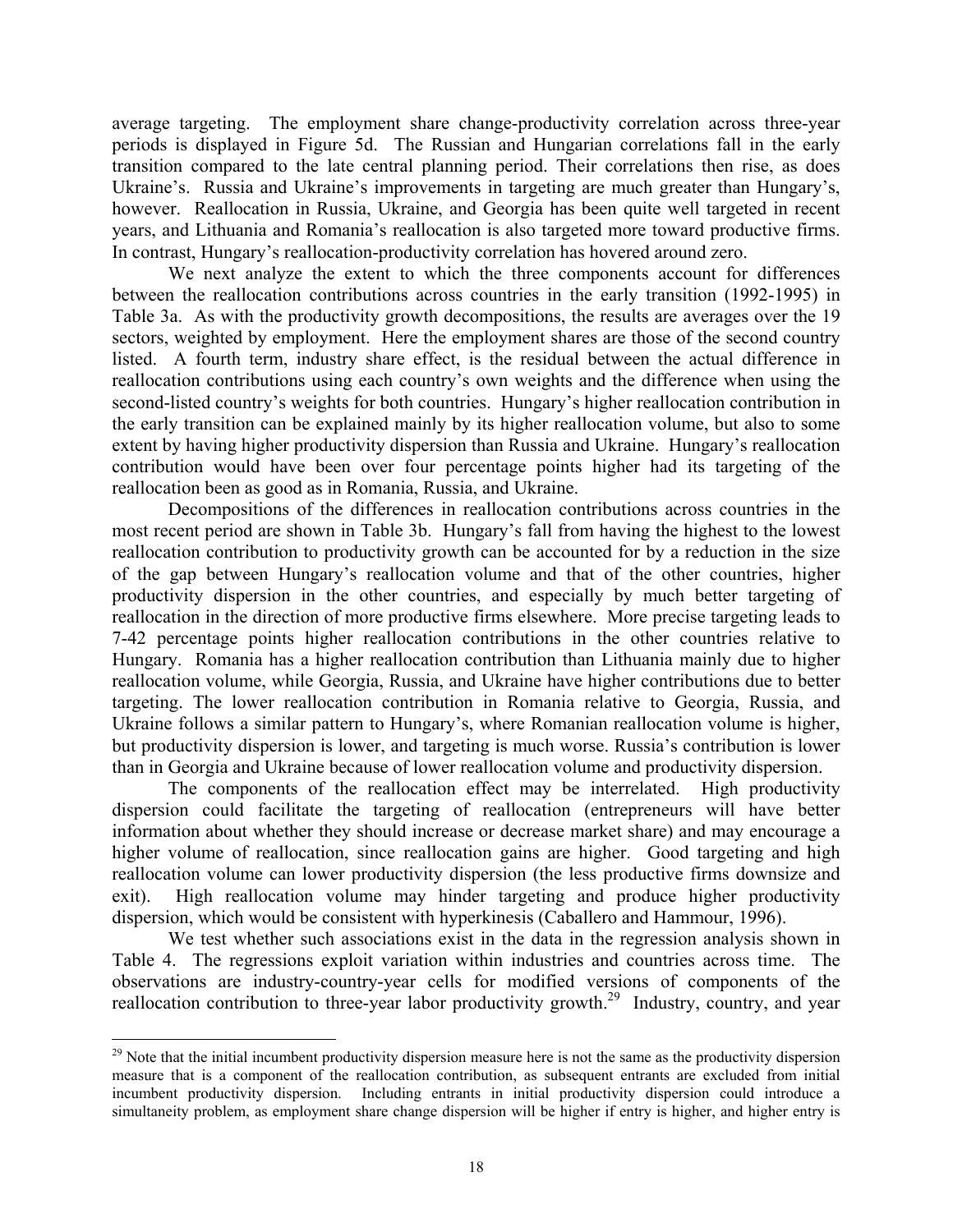effects are included as controls. The first column shows that initial incumbent productivity dispersion is associated with significantly higher reallocation volume. The coefficient implies that moving from Ukraine's incumbent productivity dispersion in 1989 to that in 1999 would yield 99.6 percent higher employment share change dispersion, which is close to the same amount that Ukraine's employment share change dispersion actually increased during the period. As shown in column 2, initial incumbent productivity dispersion is associated with better targeting of reallocation toward more productive firms. According to the coefficient, moving from Ukraine's incumbent productivity dispersion in 1989 to that in 1999 results in 0.076 higher correlation between employment share change and productivity, which is nearly as much as Ukraine's correlation increased in reality. Change in incumbent productivity dispersion can be thought of as a measure of the amount of cleansing within the group: if less productive firms exit, then productivity dispersion should fall.

The regression in column 3 tests whether incumbents' reallocation volume and targeting reduce their productivity dispersion. Both are negatively associated with incumbent productivity dispersion, though targeting is not quite statistically significant. Increasing Ukraine's reallocation volume among incumbents in 2002-2005 to that in Hungary at the same time would yield a 0.020 drop in productivity dispersion. Replacing Hungary's incumbent share changeproductivity correlation in 2002-2005 with that of Ukraine would reduce incumbent productivity dispersion by 0.010. This suggests that it would take many years of reallocation volume at Hungary's rate and Ukraine's precision for Ukraine's productivity dispersion to fall to Hungary's level (Ukraine's productivity dispersion in 2005 among firms producing since 2002 is 0.48 higher than Hungary's). Column four, which includes a squared term for reallocation volume, suggests diminishing returns for reallocation volume to reduce productivity dispersion. None of the countries are in the range where the marginal effect of reallocation volume on productivity dispersion change is positive, however, so hyperkinesis appears not to be a major factor.

#### **5. Conclusion**

This paper measures the contribution of employment reallocation to aggregate productivity growth using manufacturing census data in Georgia, Hungary, Lithuania, Romania, Russia, and Ukraine. Reallocation contributes negligibly to productivity growth during the socialist period, although more in partially reformed Hungary than centrally planned Soviet Russia. After reform, reallocation contributes much more than previously reported for the United Kingdom and United States. In Hungary, the fastest reformer in this group, the magnitude of the contribution is high in the early transition years, but then declines to nearly zero by the late 1990s. In Ukraine and Russia, the slowest reformers, the contribution is relatively low initially and grows significantly as the transition progresses, reaching very high levels by international standards in both these countries and Georgia. In Romania and Lithuania, the intermediate reformers, the situation is likewise intermediate, with moderate rises in the contribution that tend to be sustained. In all countries, reallocation between continuing firms is strongly productivity-enhancing, but firm turnover is productivity-enhancing only in Georgia, Russia, Ukraine, and sometimes Lithuania.

The patterns of differences across countries and over time are not due to differences in data definitions, samples, and procedures, nor to decomposition methods, productivity

likely associated with greater productivity dispersion among the entrants. The productivity dispersion change regressions do not include entrants in either the dependent or independent variables, as the focus here is on the cleansing process among incumbents, not entrants. Again, greater entry (and thus reallocation volume when including entry) is likely to lead to temporarily higher productivity dispersion.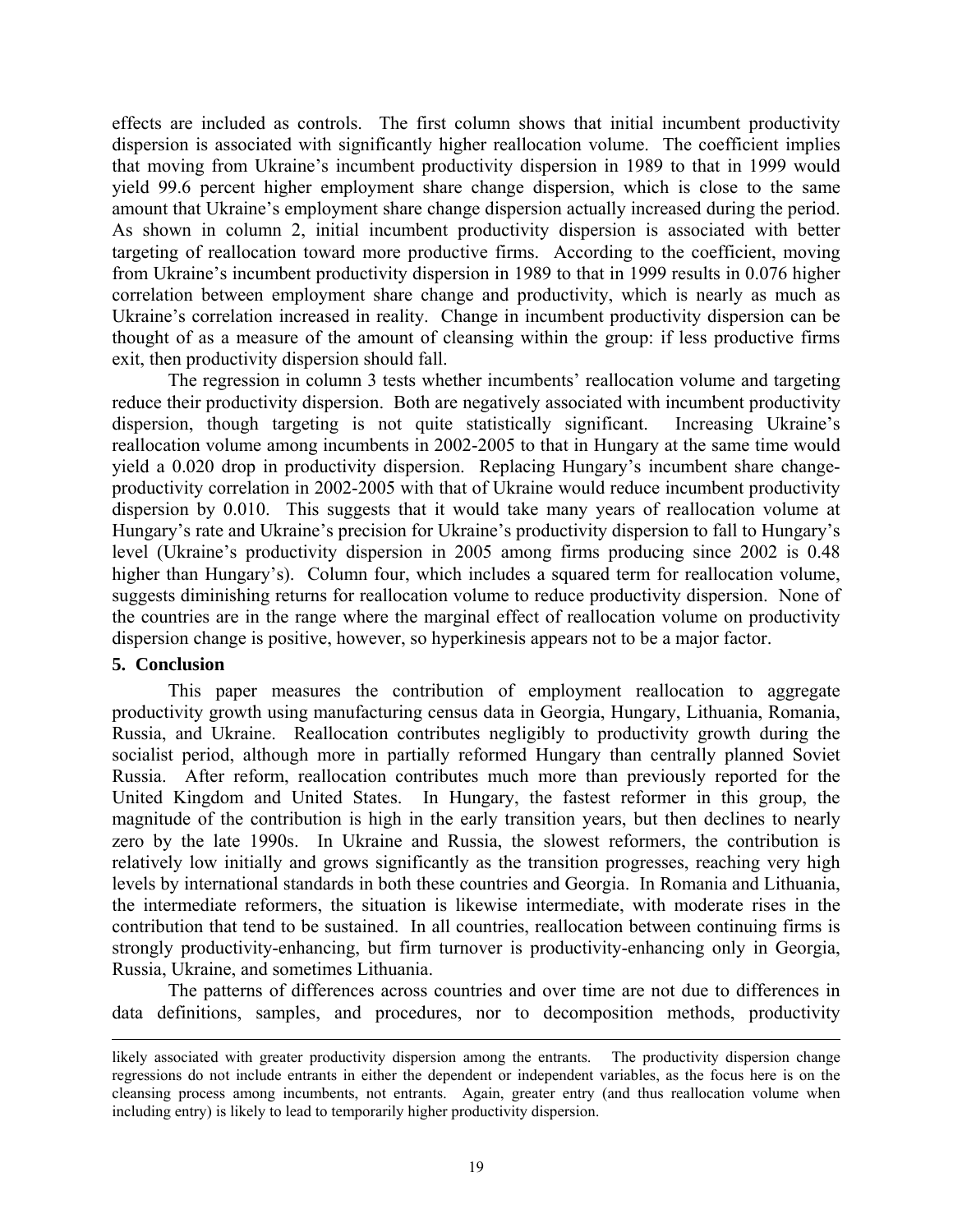measurement, or industrial composition. They appear to be robust along all these dimensions. However, they are not fully consistent with the standard presumption that reform increases productivity-enhancing reallocation. Reallocation has become more productivity-enhancing since the transition began, and Russia and Ukraine's reallocation contributions have increased as more reform has been implemented. But the hypothesis doesn't explain why more gradually reforming Georgia, Russia, and Ukraine have experienced reallocation contributions so much higher than faster reforming Hungary, Lithuania, and Romania's. The relationship between reform and productivity-enhancing reallocation thus appears to be inverse U-shaped. The results do not support the presence of hyperkinesis either, as Russian and Ukrainian reallocation volume and its contribution to productivity increase in tandem, and Georgia's reallocation volume is also both high and productivity-enhancing.

What then can explain why the reallocation contribution is higher in the slower reformers? As reform is introduced, firms face a new environment; some adapt better than others, creating productivity gaps. High inflation and lingering price controls raise uncertainty about productivity of entrants and incumbents, and state subsidies raise costs of exit (by lowering fixed costs of operating). The longer an economy remains in a state of incomplete liberalization and stabilization, with high adjustment costs, the more productivity dispersion rises, resulting in greater potential for gains from cleansing. Slower initial reallocation volume leads to a later high contribution to productivity not because slower reallocation creates better matches, but rather because the slow pace of reallocation allows productivity gaps to widen. In contrast to the transition economies, the low adjustment cost economies of the U.K. and U.S. have been continually swept clean of less productive firms, reducing the scope for reallocation to contribute to productivity growth. This story is consistent with standard models of industry dynamics, and it is reinforced by our regression results relating difference components of the reallocation contribution: incumbent productivity dispersion tends to raise reallocation volume and the quality of targeting, while higher reallocation volume and better targeting tend to reduce incumbent productivity dispersion.

Contrary to the expectations of some economists, we find that the measured contribution of initial entrants to productivity growth is negative, particularly in the advanced reformers.<sup>30</sup> The lower entry and exit barriers in the more liberalized reformers are associated with greater experimentation: more low-productivity firms enter, pulling down the entry contribution to productivity growth. The learning and selection process among the new entrants is more intensive in advanced reformers, though, so the surviving entrants achieve similar productivity levels as surviving incumbents within a year or two. The entry contribution in advanced reformers is also reduced by the faster within-firm productivity growth among surviving advanced-reform-country incumbents, so catching up to surviving incumbents is a greater achievement under these circumstances.

An important lesson emerging from this analysis is that a large contribution of reallocation to aggregate productivity growth is a second-best outcome. It would have been better if some firms had not had such difficulty adapting to the new market environment and experienced precipitous productivity drops, or if they had exited before falling so far behind. Indeed, the relationship between reform and the within-firm productivity contribution appears to be U-shaped—Hungary, for example, has experienced higher overall productivity growth during the transition than the other countries, and most of it was achieved through within-firm

 $\overline{a}$ 

 $30$  It is important to reiterate that reallocation could also contribute indirectly, as entrants and expanding incumbents could discipline other incumbents to increase productivity or exit. This is a topic we leave for future research.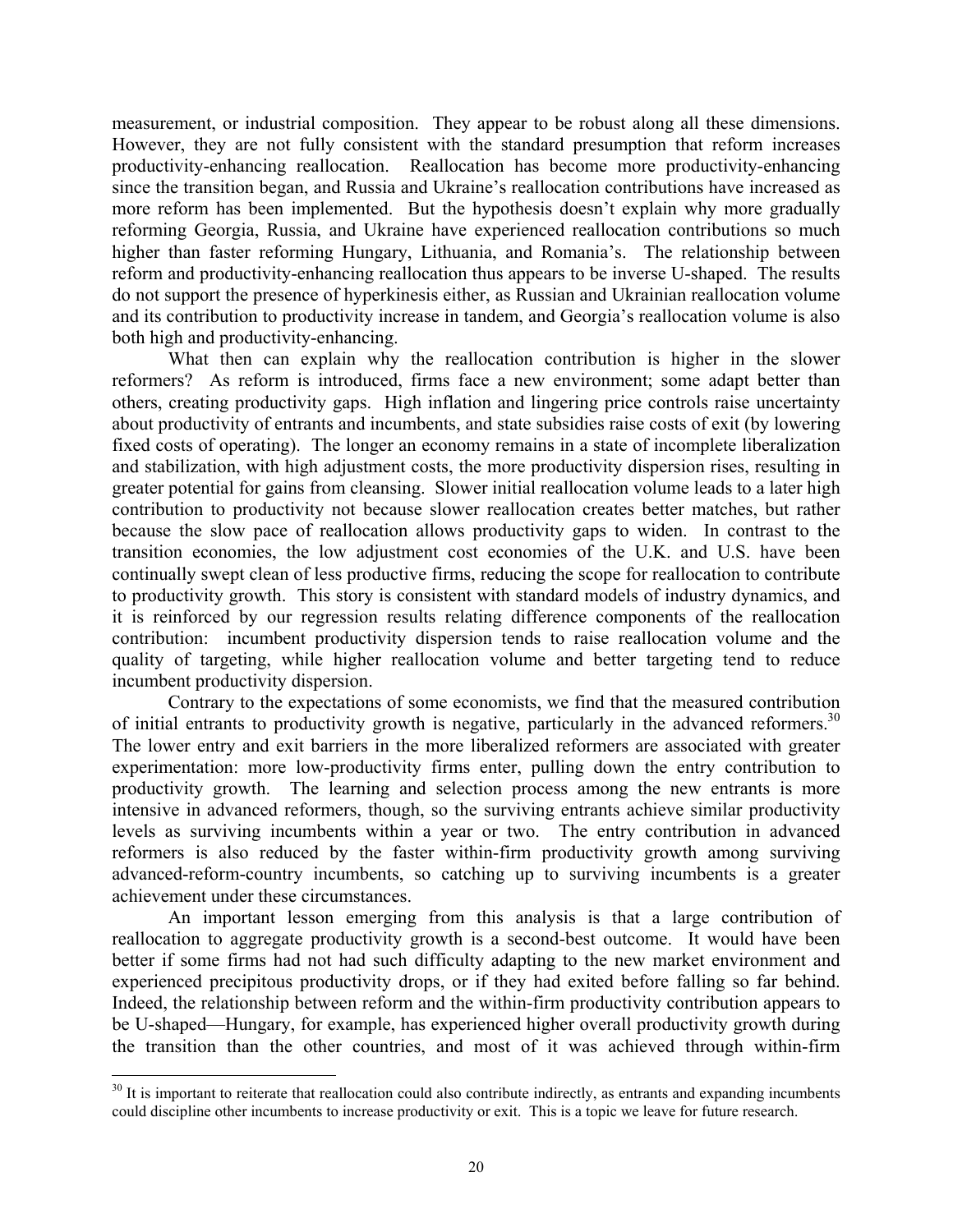productivity growth. $31$  Given that the productivity gaps have formed, though, the slower reformers would be much worse off if the reallocation they have experienced had been blocked. The continued presence of these gaps suggests that the potential exists for much more reallocation-induced productivity growth well into the future.

It would be difficult to discern these lessons from the conventional measures of the contributions of entry and net entry employed in previous studies. At face value, the standard entry term suggests that entry is an important source of productivity growth in the U.K. and U.S., and that it is more important in Hungary and Romania than in Ukraine or Russia. As is evident in our results, however, the conventional measures are highly sensitive to the share of new entrants and trend productivity growth. We address this problem by decomposing the standard entry term into proportionate and disproportionate entry, and we argue that the latter is the most useful for evaluating entry's contribution. The results show that entrant productivity is actually lower on average than that of surviving incumbents in several of the countries, particularly over shorter decomposition periods. By calculating separate disproportionate entry terms for each entry cohort, we show that the disproportionate entry contribution of all cohorts together is reduced by the most recent cohorts; older cohorts tend not to make negative contributions to productivity growth. We also find that the higher Russian and Ukrainian overall disproportionate entry contributions are due to initial productivity levels that are similar to those of incumbents, but more intensive learning and selection processes in Hungary and Romania enable entrants, whose initial productivity falls significantly short of incumbents, to catch up within two years. This stark contrast may reflect differences in entry and investment costs associated with the business environment in the former Soviet versus the EU member states.

We decompose the total reallocation contribution to productivity into productivity dispersion (cleansing potential), reallocation volume, and targeting of the reallocation toward more productive firms. The decomposition analysis illustrates how productivity-enhancing reallocation is not simply a matter of having high reallocation volume. Despite their significantly lower volume, Georgia, Russia, and Ukraine have had much higher reallocation contributions to productivity growth than Hungary, Lithuania, and Romania because of larger productivity gaps and much better targeting. Finally, we take advantage of within-industry variation across time to identify relationships among the different components of productivityenhancing reallocation, which provides support for the hypothesis that productivity dispersion encourages reallocation volume and facilitates targeting, while volume and targeting reduce dispersion.

We have found that the transition economy reforms and recessions were characterized by highly idiosyncratic shocks across firms, which can help explain the rise in productivityenhancing reallocation. It would be useful to conduct this analysis in other economies to see if it is more generally true. Our reallocation contribution decomposition could also help explain differences in the contribution of productivity-enhancing reallocation to productivity growth across time, sectors, regions, and countries. One might expect variation in technologies and institutions (e.g., labor market and corporate governance institutions) to lead to differences in productivity dispersion, reallocation volume, and the quality of reallocation targeting.

 $\overline{a}$ 

 $31$  If firms with lower productivity growth or with less potential for future productivity growth exit, the firms that remain will have higher average within-firm productivity growth, which could help explain Hungary's superior within-firm productivity growth.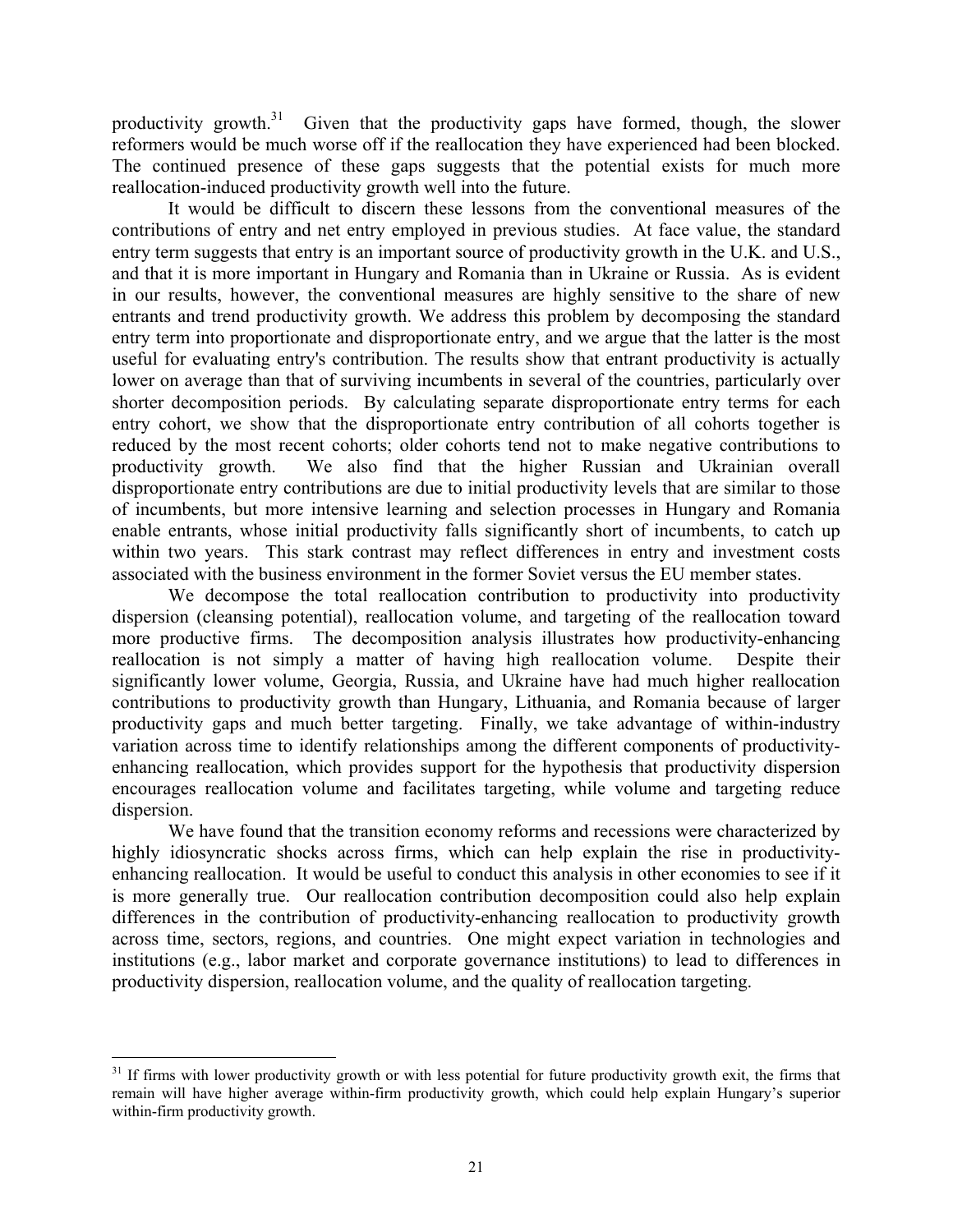# **References**

Åslund, Anders, Peter Boone, and Simon Johnson, "How to Stabilize: Lessons from Post-Communist Countries." *Brookings Papers on Economic Activity*, 217-291, 1996.

Aw, Bee Yan, Xiaomin Chen, and Mark J. Roberts, "Firm-Level Evidence on Productivity Differentials and Turnover in Taiwanese Manufacturing." *Journal of Development Economics*, Vol. 66(1), 51-86, October 2001.

Baily, Martin Neil, Charles Hulten, and David Campbell, "Productivity Dynamics in Manufacturing Plants." *Brookings Papers on Economic Activity: Microeconomics,* 187-249, 1992.

Bartelsman, Eric, John Haltiwanger, and Stefano Scarpetta, "Microeconomic Evidence of Creative Destruction in Industrial and Developing Countries." IZA Working Paper No. 1374, October 2004.

Brown, J. David, and John S. Earle, "Gross Job Flows in Russian Industry Before and After Reforms: Has Destruction Become More Creative?" *Journal of Comparative Economics*, Vol. 30(1), 96-133, March 2002.

Brown, J. David, and John S. Earle, "Job Reallocation and Productivity Growth in the Ukrainian Transition." *Comparative Economic Studies*, Vol. 48, 229-251, June 2006.

Caballero, Ricardo J., and Mohammad L. Hammour, "On the Timing and Efficiency of Creative Destruction." *Quarterly Journal of Economics,* Vol. 111(3), 805-851, 1996.

Davis, Steven J., and John C. Haltiwanger, "Gross Job Creation, Gross Job Destruction, and Employment Reallocation." *Quarterly Journal of Economics,* Vol. 107(3), 819-863, August 1992.

Davis, Steven J., and John C. Haltiwanger. 1999. "Gross Job Flows." In Orley Ashenfelter and David Card, eds., *Handbook of Labor Economics*, Amsterdam: Elsevier, 2711-2805, 1999.

Disney, Richard, Jonathan Haskel, and Ylva Heden, "Restructuring and Productivity Growth in UK Manufacturing." mimeo, April 2000.

Disney, Richard, Jonathan Haskel, and Ylva Heden, "Restructuring and Productivity Growth in UK Manufacturing." *Economic Journal*, Vol. 113, 666-694, July 2003.

Dunne, Timothy, Mark J. Roberts, and Larry Samuelson, "Plant Turnover and Gross Employment Flows in the U.S. Manufacturing Sector." *Journal of Labor Economics*, Vol. 7(1), 48-71, January 1989.

Ericson, Richard, and Ariel Pakes, "Markov-Perfect Industry Dynamics: A Framework for Empirical Work." *Review of Economic Studies*, Vol. 62, 53-82, 1995.

Eslava, Marcela, John Haltiwanger, Adriana Kugler, and Maurice Kugler, "The Effects of Structural Reforms on Productivity and Profitability Enhancing Reallocation: Evidence from Colombia." *Journal of Development Economics*, Vol. 75(2), 333-371, 2004.

Foster, Lucia, John C. Haltiwanger, and Cornell J. Krizan, "Aggregate Productivity Growth: Lessons from Microeconomic Evidence." In Edward Dean, Michael Harper, and Charles Hulten, eds., *New Developments in Productivity Analysis*, Chicago: University of Chicago Press, 303- 372, 2001.

Foster, Lucia, John Haltiwanger, and Chad Syverson, "Reallocation, Firm Turnover, and Efficiency: Selection on Productivity or Profitability?" *American Economic Review*, Vol. 98(1), 394-425, March 2008.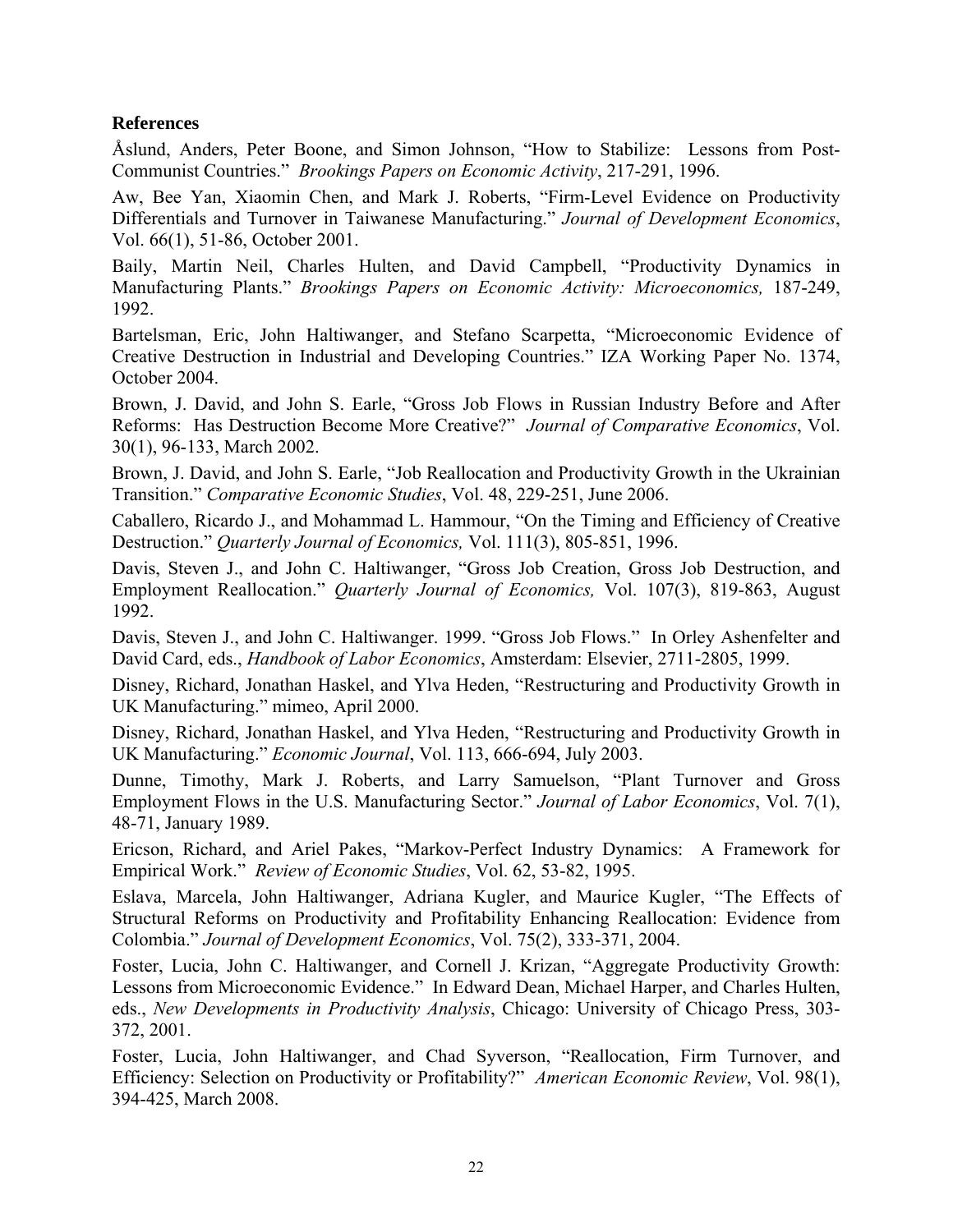Frye, Timothy, and Andrei Shleifer, "The Invisible Hand and the Grabbing Hand." *American Economic Review Papers and Proceedings*, Vol. 87(2), 354-358, May 1997.

Granick, David, *Job Rights in the Soviet Union*. Cambridge, UK: Cambridge University Press, 1987.

Gregory, Paul, and Irwin L. Collier, Jr., "Unemployment in the Soviet Union: Evidence from the Soviet Interview Project." *American Economic Review*, Vol. 78(4), 613-632, September 1988.

Gregory, Paul, and Robert Stuart, *Soviet and Post-Soviet Economic Structure and Performance,*  6th ed. Reading, Mass.: Addison Wesley, 1997.

Griliches, Zvi, and Haim Regev, "Firm Productivity in Israeli Industry 1979-1988." *Journal of Econometrics*, Vol. 65(1), 175-203, 1995.

Haltiwanger, John, "Measuring and Analyzing Aggregate Fluctuations: The Importance of Building from Microeconomic Evidence." *Federal Reserve Bank of St. Louis Economic Review,* 55-78, May/June 1997.

Hamermesh, Daniel, and Gerard Pfann, "Adjustment Costs in Factor Demand." *Journal of Economic Literature*, Vol. 34, 1264-1292, September 1996.

Hopenhayn, Hugo, "Entry, Exit, and Firm Dynamics in Long Run Equilibrium." *Econometrica*, Vol. 60(5), 1127-1150, September 1992.

Hopenhayn, Hugo, and Richard Rogerson, "Job Turnover and Policy Evaluation: A General Equilibrium Analysis." *Journal of Political Economy*, Vol. 101(5), 915-938, October 1993.

Jovanovic, Boyan, "Selection and the Evolution of Industry." *Econometrica*, Vol. 50(3), 649- 670, May 1982.

Kornai, Janos, *The Socialist System: The Political Economy of Communism*. Princeton: Princeton University Press, 1992.

Liu, Lili, and James Tybout, "Productivity Growth in Chile and Columbia: The Role of Entry, Exit, and Learning." In Mark J. Roberts and James R. Tybout, eds., *Industrial Evolution in Developing Countries: Micro Patterns of Turnover, Productivity, and Market Structure*. Oxford: Oxford University Press, 1996.

Olley, G. Steven, and Ariel Pakes, "The Dynamics of Productivity in the Telecommunications Equipment Industry." *Econometrica*, Vol. 64(6), 1263-1297, November 1996.

Pavcnik, Nina, "Trade Liberalization, Exit, and Productivity Improvements: Evidence from Chilean Plants." *Review of Economic Studies*, Vol. 69(1), 245-276, 2002.

World Bank, *From Plan to Market: World Development Report 1996*. Oxford: Oxford University Press, 1996.

World Bank, Transition, *The First Ten Years: Analysis and Lessons for Eastern Europe and the Former Soviet Union.* World Bank, 2002.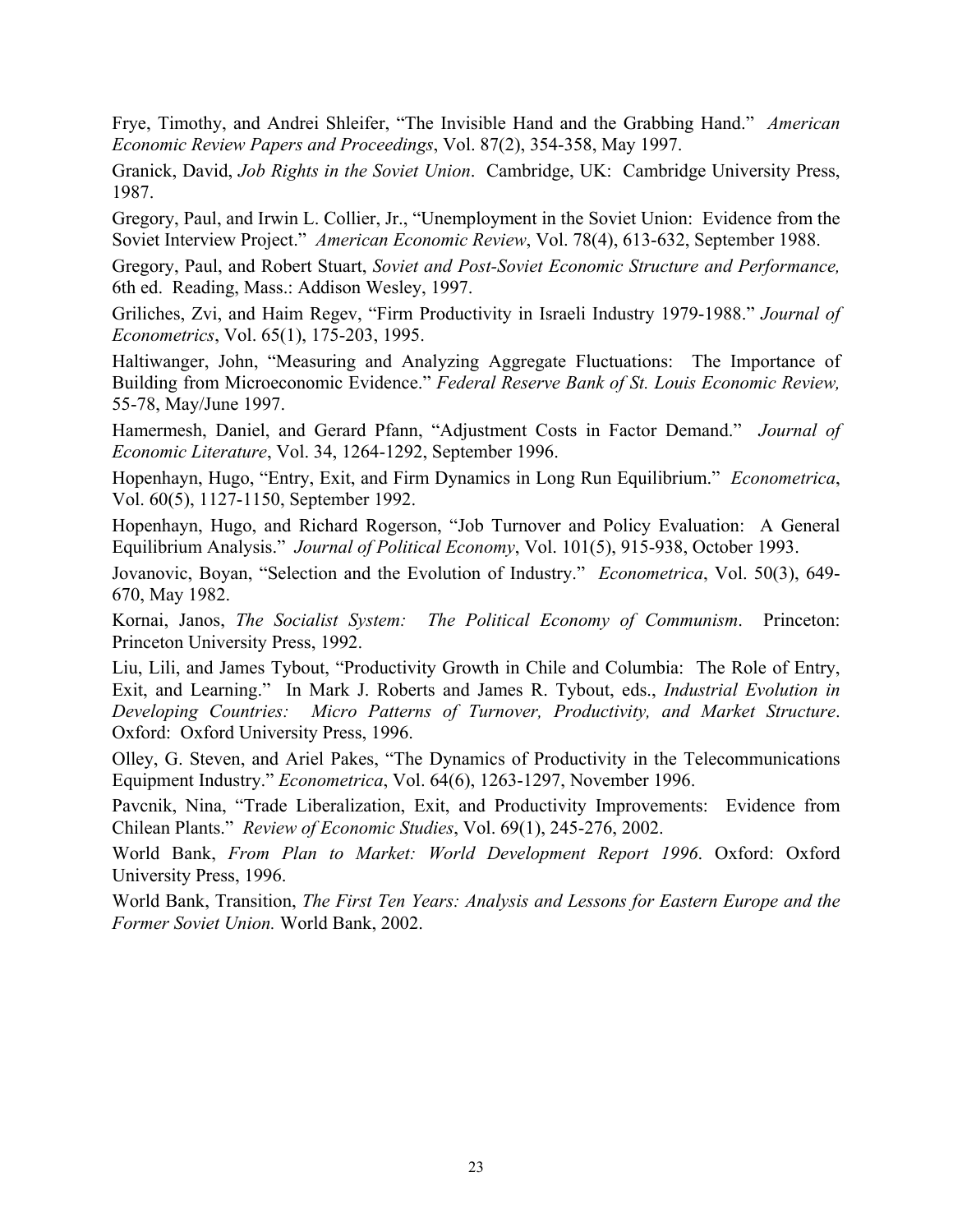



Romania Russia Ukraine

 

 

**Figure 1: Annual Job Reallocation Rates**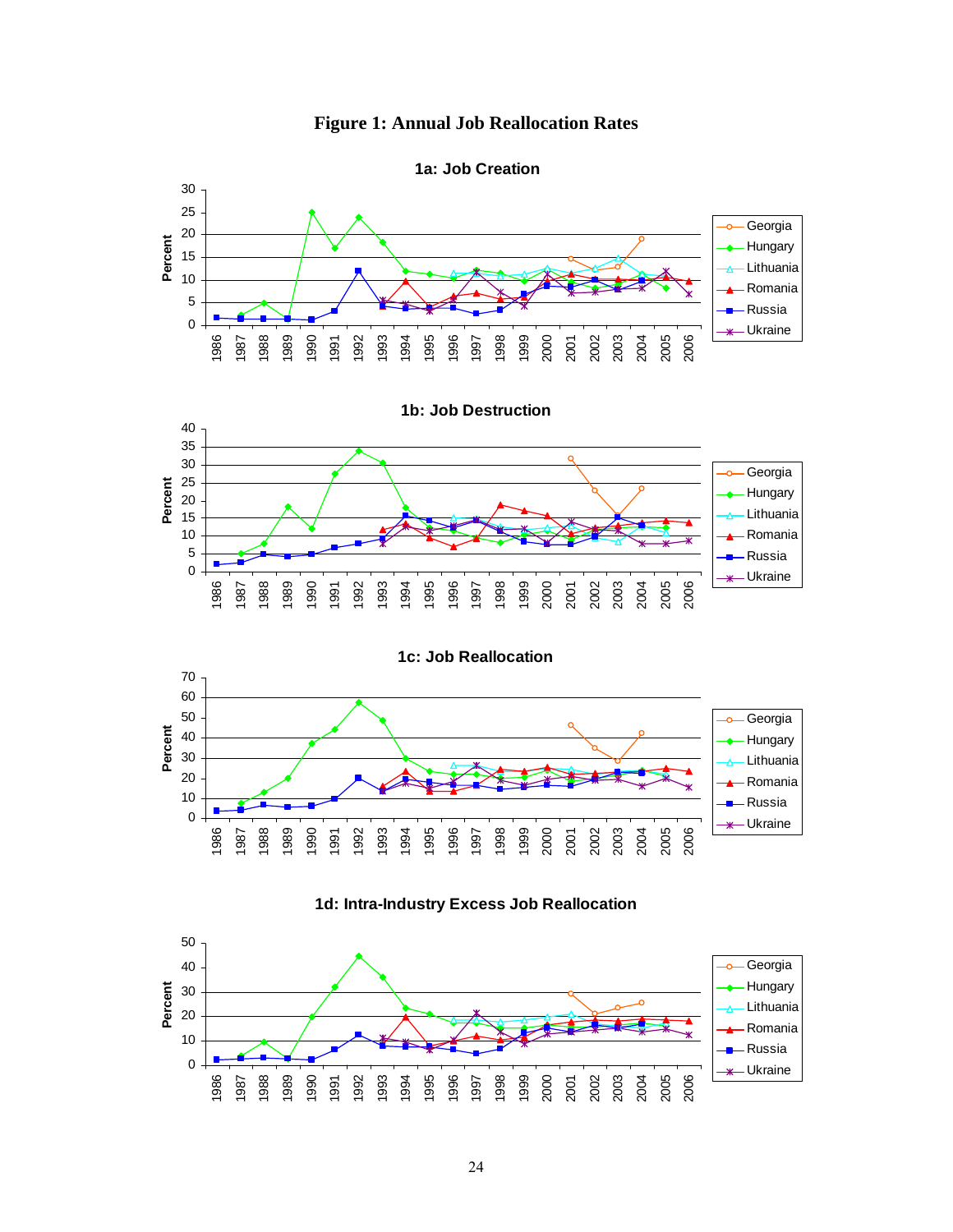

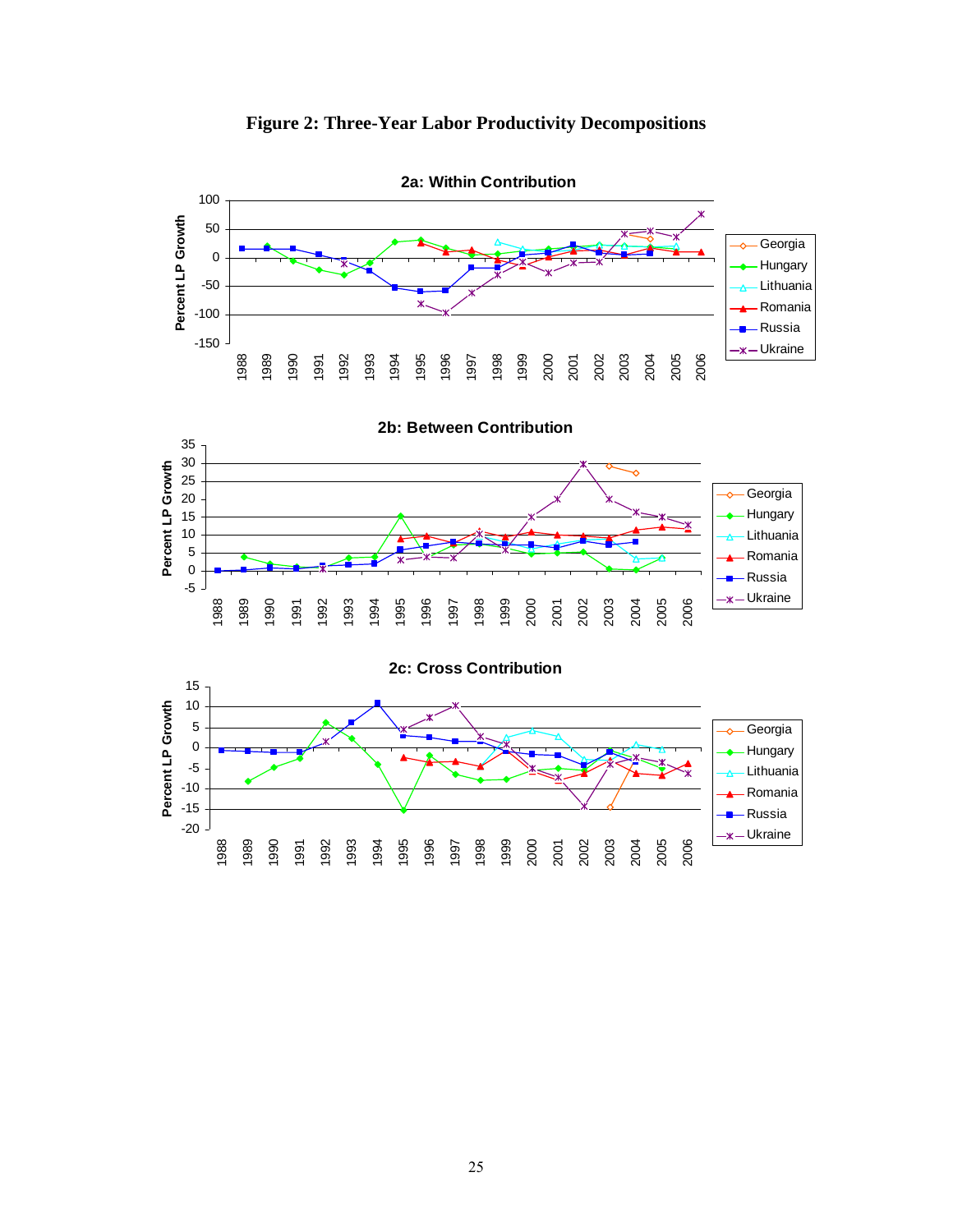



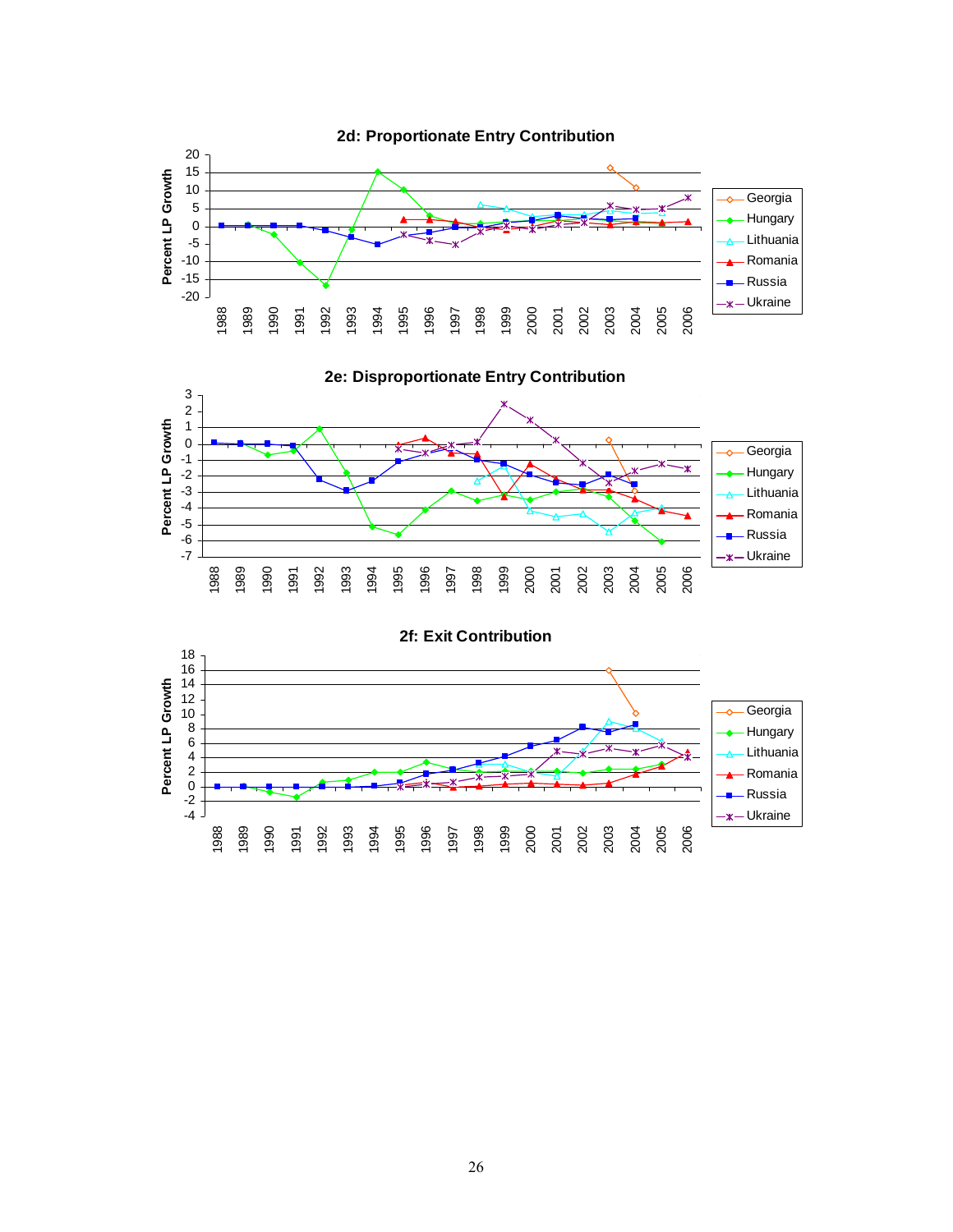

Note: The numbers behind these figures are in Appendix Table 2. Total reallocation contribution is defined as between contribution plus disproportionate entry contribution plus exit contribution.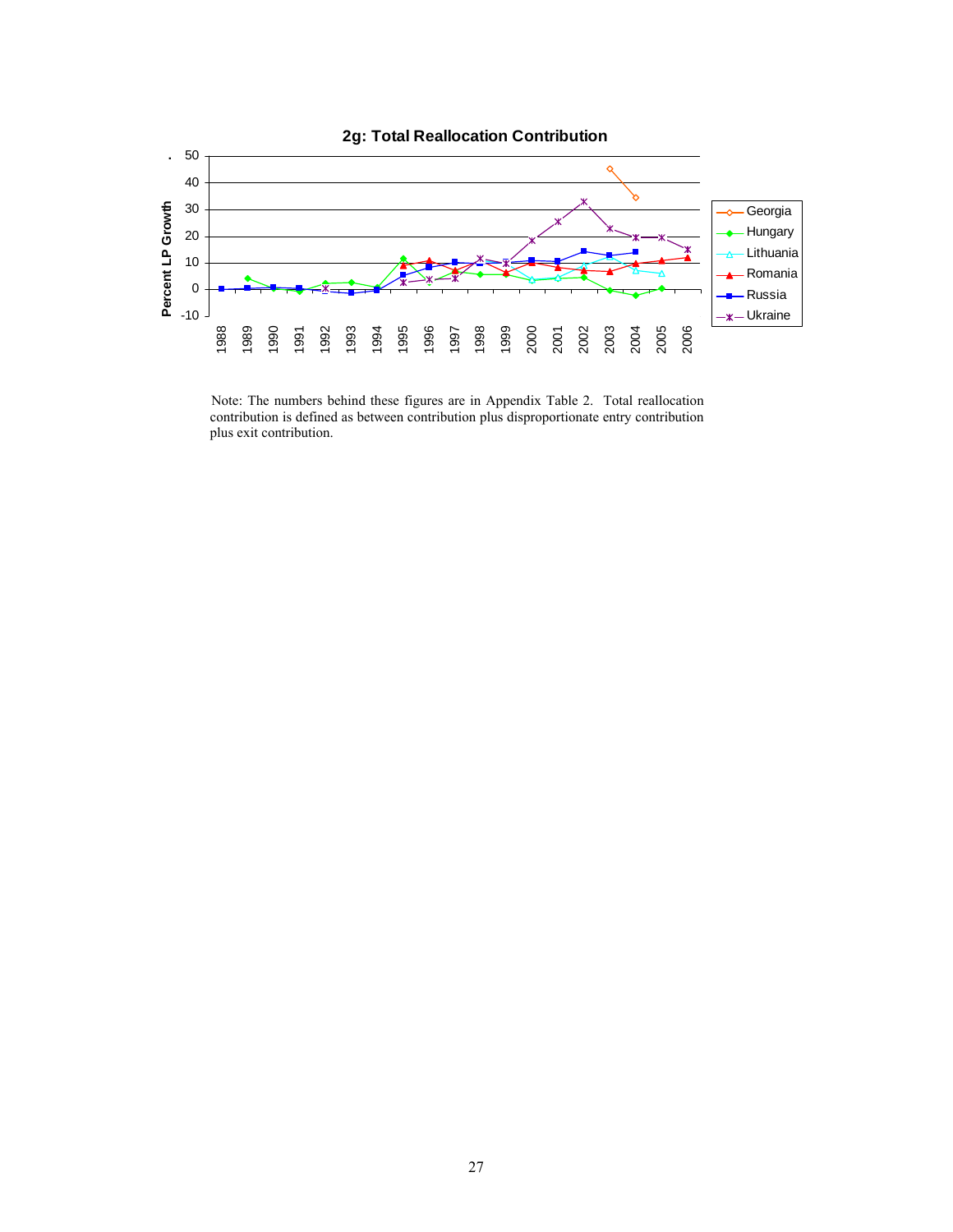



Note: These are disproportionate entry terms separately for each of the three entry cohorts in the three-year LP decompositions. Figure 11 takes the difference between the year T-2 contributions and what they were two years earlier as year T contributions. The numbers behind these figures are in Appendix Table 5.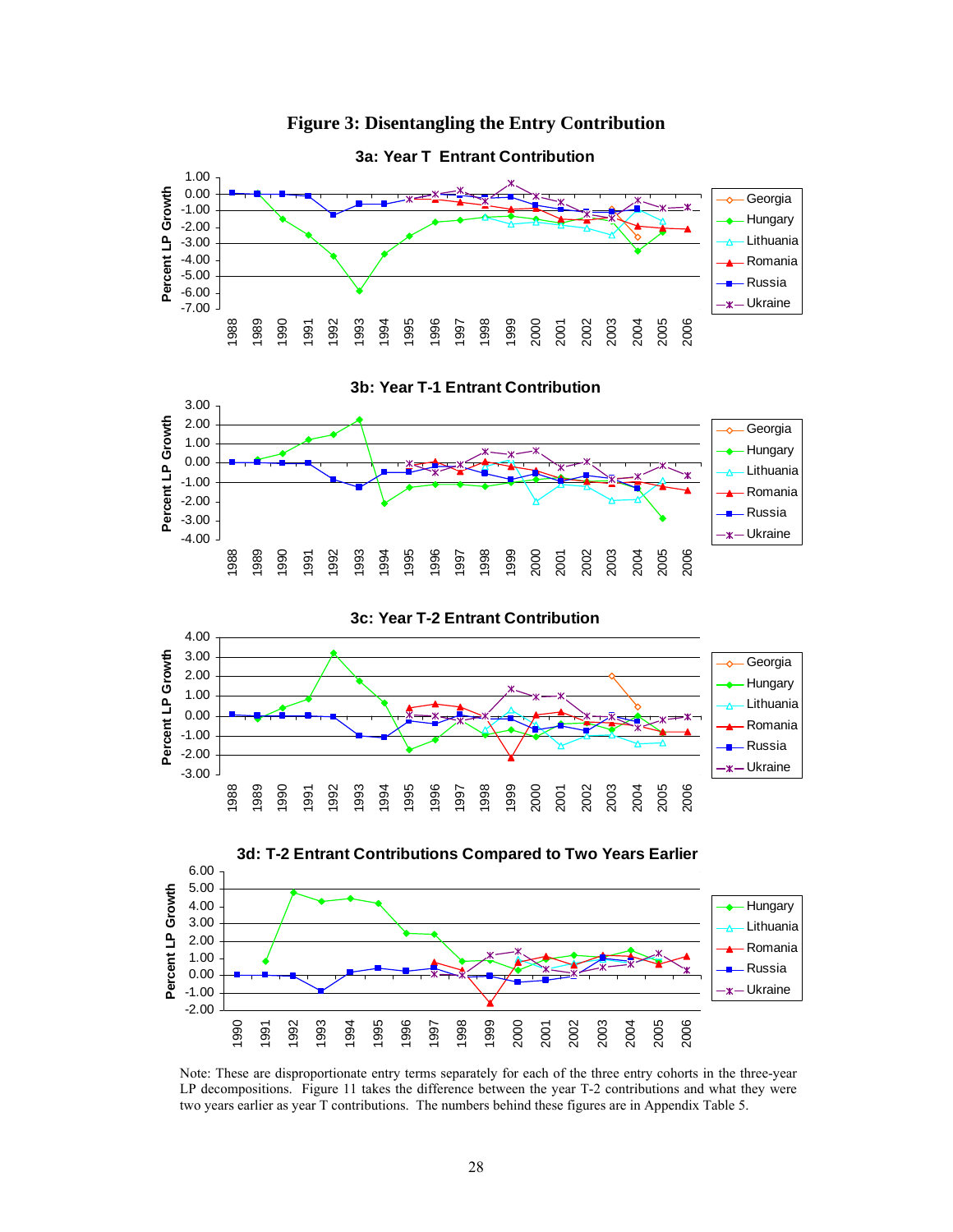

**Figure 4: Learning and Selection Among Entrants Over Two Years**

Note: Learning is the within term, and selection is the sum of the between and exit terms from a two-year labor productivity growth decomposition (minus entry terms) for fresh entrants, where firms' labor productivity is deviated from the contemporaneous industry level. These are average numbers over all two-year periods after the beginning of the transition (i.e., starting with 1991 entrants in Hungary, 1993 entrants in Romania, Russia, and Ukraine, and all available cohorts in Georgia and Lithuania).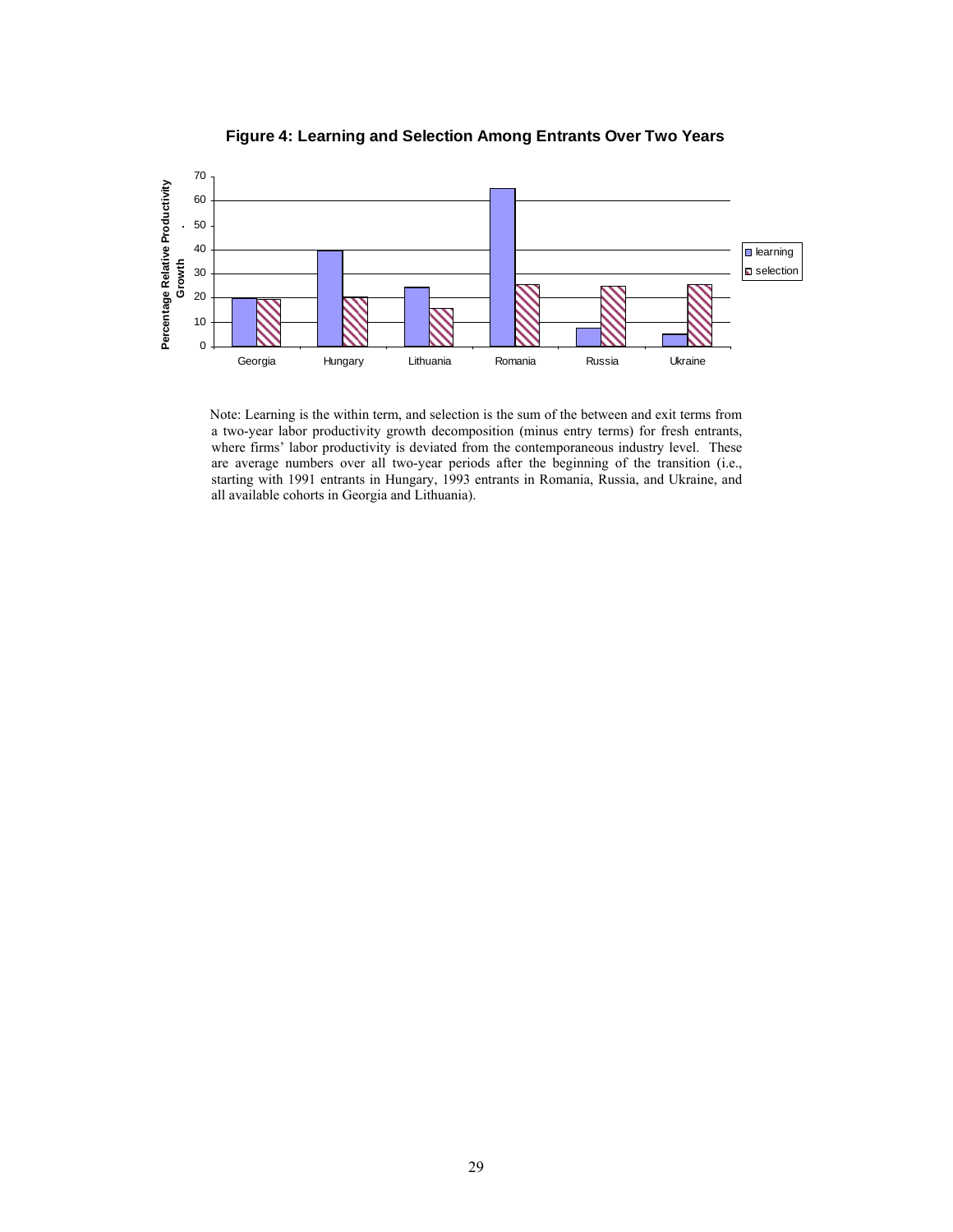

**Figure 5: Reallocation and Labor Productivity Components** 

Note: Three-year averages using the samples for the three-year labor productivity decompositions. The year on the xaxis refers to the final year in the decomposition. The numbers for these figures are shown in Appendix Table 6.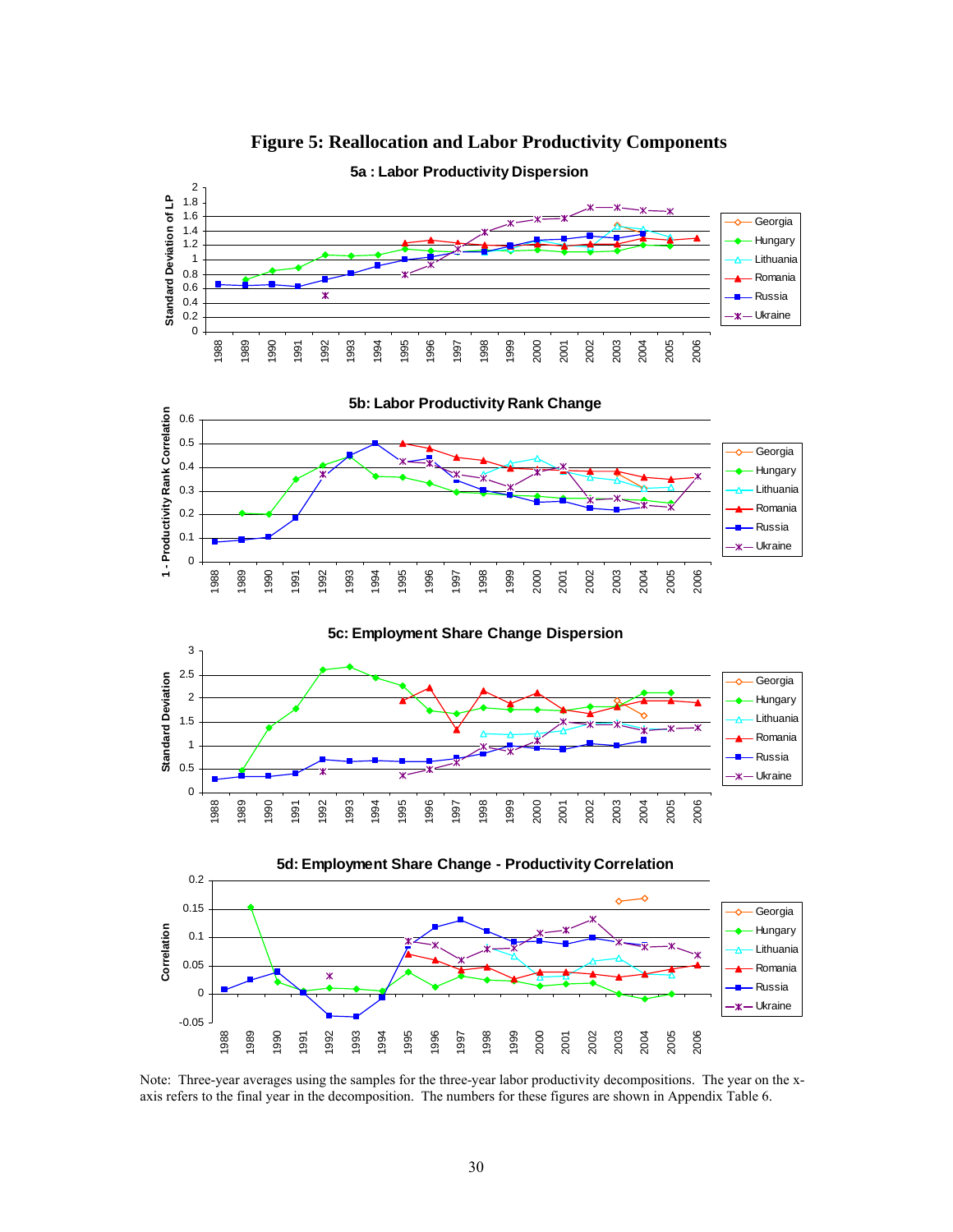|           | Employment |           |              | Output or Sales | Capital Stock |              |
|-----------|------------|-----------|--------------|-----------------|---------------|--------------|
|           | First year | Last year | First year   | Last year       | First year    | Last year    |
| Georgia   | 30.9       | 23.9      | 302.5        | 526.2           | 442.0         | 342.4        |
|           | (122.9)    | (87.6)    | (1,517.6)    | (3,291.5)       | (3935.4)      | (2,033.3)    |
| Hungary   | 700.1      | 23.7      | 7,054.2      | 594.5           | 2,364.1       | 190.0        |
|           | (1,181.0)  | (138.7)   | (22, 492.0)  | (14,377.8)      | (9,372.5)     | (3,514.5)    |
| Lithuania | 131.1      | 45.1      | 6,465.5      | 7,296.8         | 3,362.0       | 2,712.6      |
|           | (404.8)    | (148.7)   | (30,697.9)   | (158,200.7)     | (16, 159.0)   | (28, 307.3)  |
| Romania   | 257.3      | 35.3      | 105,167.7    | 38,879.0        | 835,676.5     | 22,640.7     |
|           | (1062.4)   | (182.5)   | (682, 720.1) | (605, 725.2)    | (3,365,040.2) | (327, 126.2) |
| Russia    | 819.9      | 366.9     | 520.4        | 525.5           | 355.3         | 827.6        |
|           | (2,637.7)  | (1,461.9) | (1499.8)     | (5,674.7)       | (1,439.6)     | (18,959.7)   |
| Ukraine   | 783.2      | 85.8      | 53.9         | 13.2            | 37.2          | 17.2         |
|           | (1,865.9)  | (764.1)   | (170.5)      | (201.4)         | (168.6)       | (418.9)      |

# **Table 1: Mean Output, Employment and Capital Stock in the First and Last Years of Analysis**

Note: The first year of analysis is 1985 in Russia, 1986 in Hungary, 1989 in Ukraine, 1992 in Romania, 1995 in Lithuania, and 2000 in Georgia; the last year is 2004 in Georgia and Russia, 2005 for Hungary and Lithuania, and 2006 for Romania and Ukraine. Employment is the average annual number of all registered employees, except in Russia, where it excludes personnel working in non-industrial divisions. Output or sales refers to sales in Georgia, Hungary, Lithuania, Romania, and post-2003 Ukraine, and to value of production in Russia and pre-2004 Ukraine. Capital stock is the book value of fixed assets. Output or sales and capital stock are expressed in constant final-year prices (thousands of 2004 GEL for Georgia, millions of 2005 HUF for Hungary, thousands of 2005 LTL for Lithuania, millions of 2006 ROL for Romania, millions of 2004 RUB for Russia, and millions 2006 UAH for Ukraine). Standard deviations are shown in parentheses.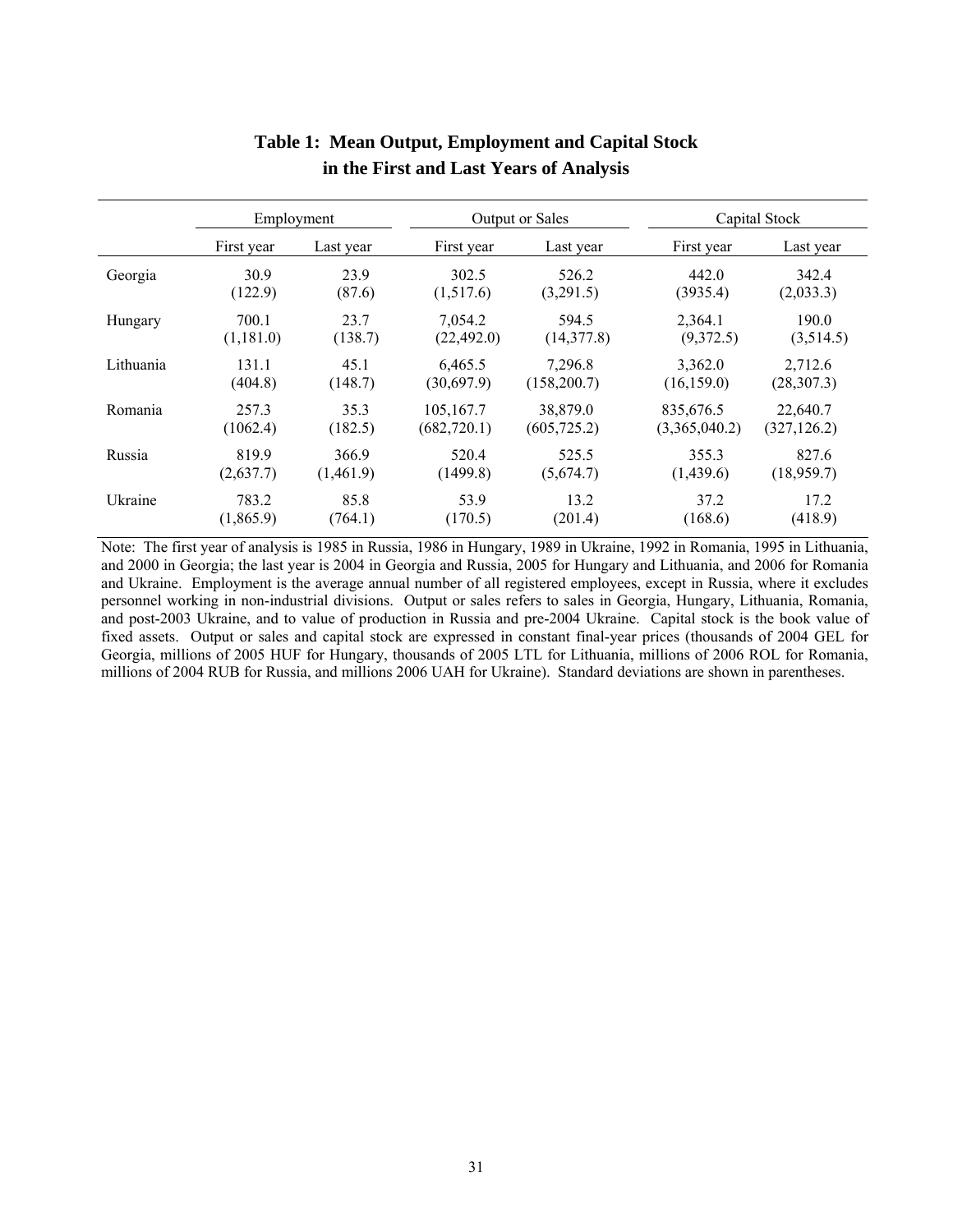|                      | Total                                                                                                                | Within   | Between | Cross    | Prop.<br>Entry | Disprop.<br>Entry | Exit    |
|----------------------|----------------------------------------------------------------------------------------------------------------------|----------|---------|----------|----------------|-------------------|---------|
| United Kingdom       |                                                                                                                      |          |         |          |                |                   |         |
| 1980-1992 LP         | 70.17                                                                                                                | 33.68    | 2.81    | $-0.70$  | 29.47          |                   | $4.91*$ |
| 1980-1992 MFP        | 13.49                                                                                                                | 0.67     | 2.02    | 3.51     | 5.67           |                   | $1.61*$ |
| <b>United States</b> |                                                                                                                      |          |         |          |                |                   |         |
| 1977-1987 LP         | 23.02                                                                                                                | 17.03    | 1.84    | $-2.53$  | 4.83           |                   | 1.84*   |
| 1977-1987 MFP        | 10.24                                                                                                                | 4.92     | $-0.82$ | 3.48     | 2.15           |                   | $0.51*$ |
| Hungary              |                                                                                                                      |          |         |          |                |                   |         |
| 1990-2005 LP         | 53.31                                                                                                                | 29.31    | $-1.67$ | $-14.67$ | 43.13          | $-4.55$           | 1.76    |
| 1990-2005 MFP        | 37.94                                                                                                                | 8.34     | $-1.85$ | 0.41     | 30.97          | $-0.41$           | 0.48    |
| Lithuania            |                                                                                                                      |          |         |          |                |                   |         |
| 1995-2005 LP         | 109.63                                                                                                               | 50.81    | 4.41    | $-1.99$  | 50.45          | $-6.43$           | 12.39   |
| 1995-2005 MFP        | 107.48                                                                                                               | 44.35    | 8.45    | $-7.21$  | 50.35          | 2.55              | 9.01    |
| Romania              |                                                                                                                      |          |         |          |                |                   |         |
| 1992-2006 LP         | 86.09                                                                                                                | 51.10    | 7.22    | $-13.63$ | 41.85          | $-3.33$           | 2.88    |
| 1992-2006 MFP        | 89.75                                                                                                                | 46.88    | 4.26    | $-8.67$  | 46.12          | $-1.50$           | 2.66    |
| Russia               |                                                                                                                      |          |         |          |                |                   |         |
| 1992-2004 LP         | $-1.98$                                                                                                              | $-11.69$ | 7.12    | 1.22     | $-2.58$        | $-1.85$           | 5.80    |
| 1992-2004 MFP        | 9.26                                                                                                                 | $-2.81$  | 6.23    | $-2.18$  | 1.88           | 2.24              | 3.90    |
| Ukraine              |                                                                                                                      |          |         |          |                |                   |         |
| 1992-2006 LP         | 67.46                                                                                                                | 17.64    | 7.74    | 11.21    | 24.65          | 3.24              | 2.98    |
| 1992-2006 MFP        | 54.21                                                                                                                | $-0.21$  | 7.39    | 16.69    | 22.98          | 4.34              | 3.02    |
|                      | Note: These calculations are based on Equation (4) in the text. The Exit term is $-\sum s$<br>$\ln$<br>$- P$<br>so a |          |         |          |                |                   |         |

**Table 2: Long-Run Productivity Growth Decompositions** 

Note: These calculations are based on Equation (4) in the text. The Exit term is  $-\sum_{e \in X} s_{e^t-1}(p_{e^t-1} - p_{i-1})$ , so a

positive value means a positive contribution to productivity growth. The U.K. results are based on Disney, Haskel, and Heden (2003), and the U.S. numbers on Haltiwanger (1997) and Foster, Haltiwanger, and Krizan (2001). These papers apply a similar equation (except that the Entry and Exit components are combined, and Proportionate Entry is not distinguished) to establishment data, using base-year worker-hours (U.K. LP and MFP and U.S. LP) or output (U.S. MFP) as weights; the labor measure is worker-hours. The Proportionate Entry numbers for the U.S. and U.K. are our calculations based on figures available in the text of these papers.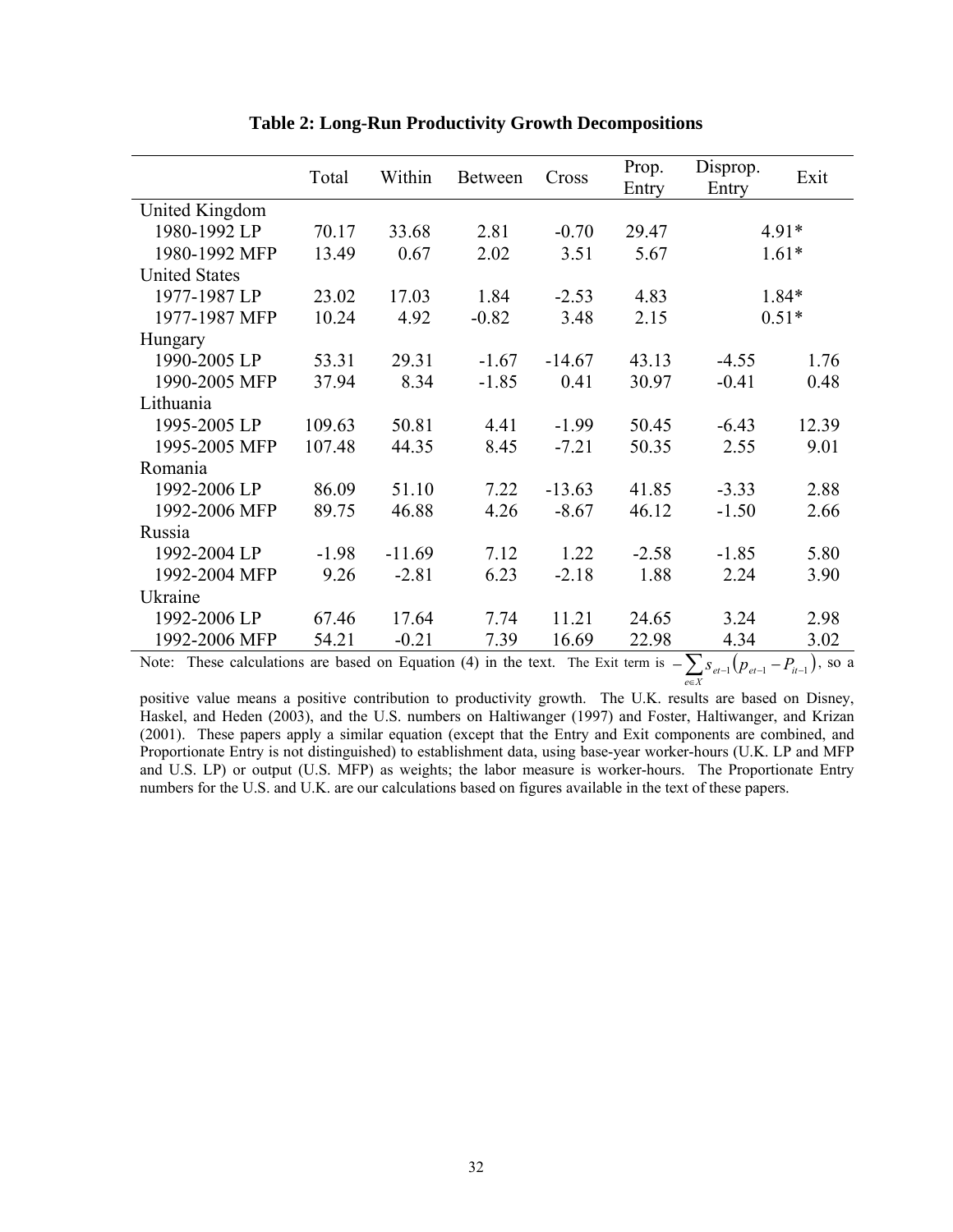|                 | Productivity<br>Dispersion<br>Component | Employment<br><b>Share Change</b><br>Component | Correlation<br>Component | Industry<br>Share<br>Component | Total<br>Reallocation<br>Contribution<br>Difference |
|-----------------|-----------------------------------------|------------------------------------------------|--------------------------|--------------------------------|-----------------------------------------------------|
| Romania–Hungary | 1.18                                    | $-7.61$                                        | 4.78                     | $-0.93$                        | $-2.58$                                             |
| Russia-Hungary  | $-1.39$                                 | $-9.32$                                        | 4.46                     | $-0.17$                        | $-6.43$                                             |
| Ukraine–Hungary | $-3.22$                                 | $-11.84$                                       | 6.92                     | $-0.85$                        | $-9.00$                                             |
| Russia-Romania  | $-1.48$                                 | $-6.92$                                        | 4.91                     | $-0.36$                        | $-3.84$                                             |
| Ukraine-Romania | $-5.03$                                 | $-15.02$                                       | 14.68                    | $-1.05$                        | $-6.42$                                             |
| Ukraine-Russia  | $-1.13$                                 | $-2.75$                                        | 1.51                     | $-0.21$                        | $-2.58$                                             |

# **Table 3a: Decomposition of Cross-Country Reallocation Contribution Differences in 1992-1995**

Note: These are decompositions of the differences in the total reallocation contribution to three-year labor productivity growth in the two countries in 1992-1995, applying equation (5). The numbers are percentage points of productivity growth.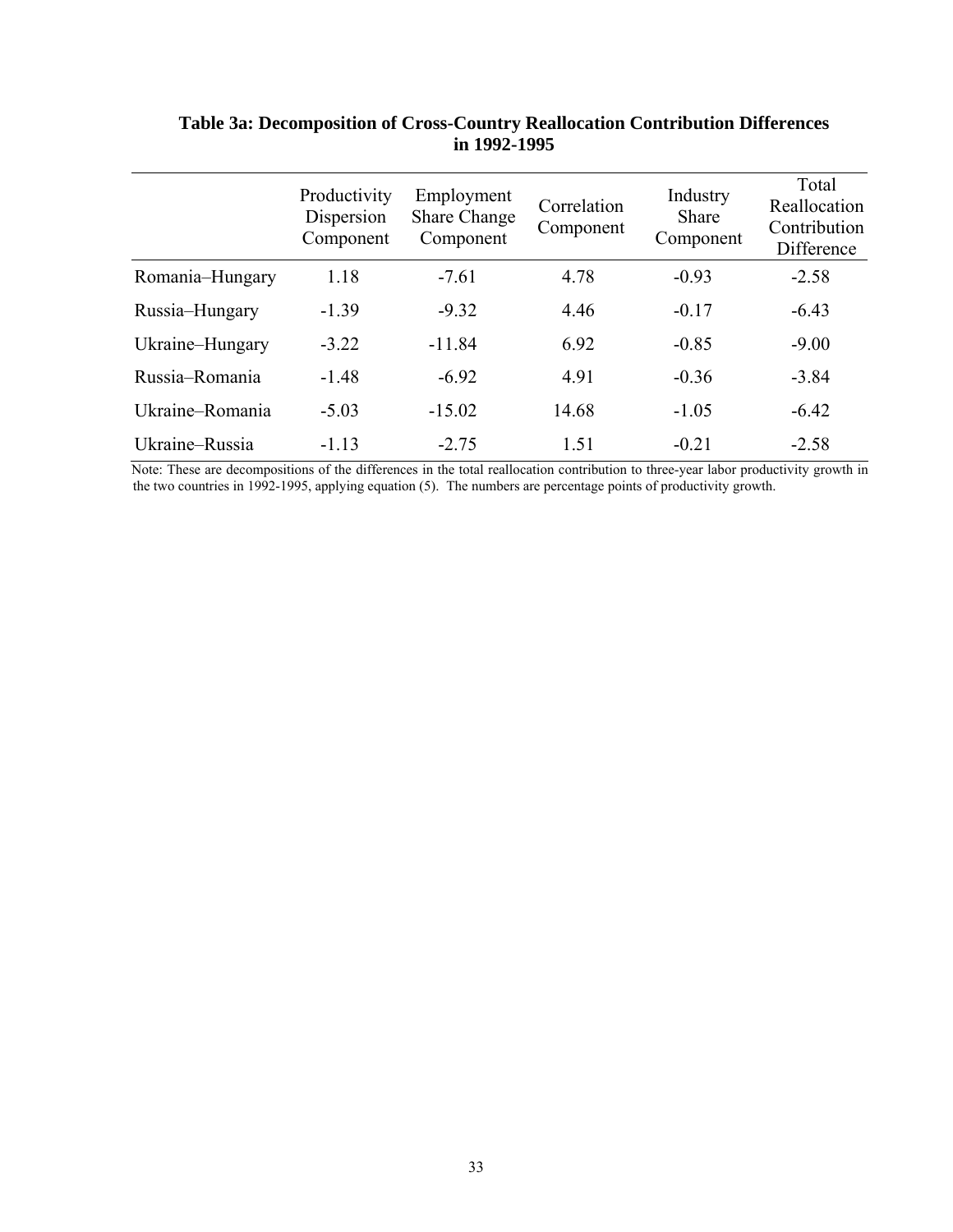|                             | Productivity<br>Dispersion<br>Component | Employment<br>Share Change<br>Component | Correlation<br>Component | Industry<br>Share<br>Component | Total<br>Reallocation<br>Contribution<br>Difference |
|-----------------------------|-----------------------------------------|-----------------------------------------|--------------------------|--------------------------------|-----------------------------------------------------|
| Georgia-Hungary 2001-2004   | 2.92                                    | $-12.46$                                | 42.31                    | 3.90                           | 36.66                                               |
| Lithuania-Hungary 2002-2005 | 0.40                                    | $-3.12$                                 | 7.38                     | 0.66                           | 5.33                                                |
| Romania-Hungary 2002-2005   | 0.69                                    | $-0.96$                                 | 13.07                    | $-2.35$                        | 10.45                                               |
| Russia-Hungary 2001-2004    | 2.10                                    | $-9.65$                                 | 27.59                    | $-3.86$                        | 16.17                                               |
| Ukraine-Hungary 2002-2005   | 5.09                                    | $-6.18$                                 | 25.42                    | $-5.42$                        | 18.91                                               |
| Georgia-Lithuania 2001-2004 | 1.63                                    | 3.61                                    | 23.08                    | $-0.95$                        | 27.36                                               |
| Romania-Lithuania 2002-2005 | $-0.25$                                 | 3.81                                    | 1.43                     | 0.13                           | 5.12                                                |
| Russia-Lithuania 2002-2005  | $-0.25$                                 | $-2.02$                                 | 15.70                    | $-6.56$                        | 6.87                                                |
| Ukraine-Lithuania 2002-2005 | 3.44                                    | 2.33                                    | 14.24                    | $-6.43$                        | 13.58                                               |
| Georgia-Romania 2001-2004   | 3.26                                    | $-5.87$                                 | 19.27                    | 8.10                           | 24.76                                               |
| Russia-Romania 2001-2004    | 0.54                                    | $-6.69$                                 | 13.98                    | $-3.56$                        | 4.27                                                |
| Ukraine-Romania 2003-2006   | 3.55                                    | $-4.14$                                 | 8.76                     | $-4.96$                        | 3.21                                                |
| Georgia-Russia 2001-2004    | 2.99                                    | 5.03                                    | 7.59                     | 4.89                           | 20.50                                               |
| Ukraine-Russia 2001-2004    | 3.26                                    | 3.67                                    | $-0.64$                  | $-0.74$                        | 5.55                                                |
| Georgia-Ukraine 2001-2004   | $-7.02$                                 | 5.25                                    | 20.97                    | $-4.26$                        | 14.94                                               |

# **Table 3b: Decomposition of Cross-Country Reallocation Contribution Differences in Latest Period**

Note: These are decompositions of the differences in the total reallocation contribution to three-year labor productivity growth in the two countries over the stated time period, applying equation (5). The numbers are percentage points of productivity growth.